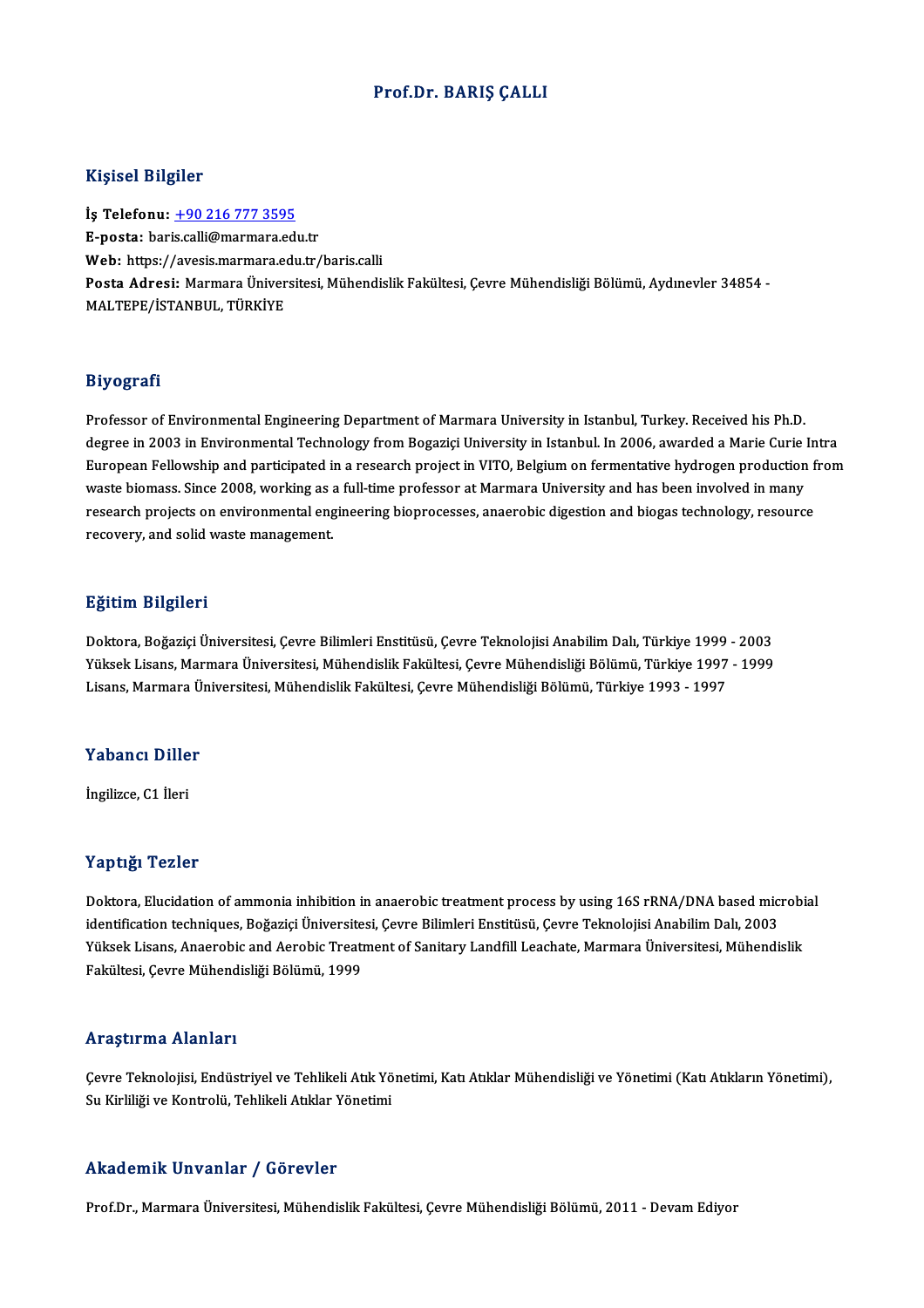Doç.Dr.,MarmaraÜniversitesi,MühendislikFakültesi,ÇevreMühendisliğiBölümü,2006 -2011 Yrd.Doç.Dr.,MarmaraÜniversitesi,MühendislikFakültesi,ÇevreMühendisliğiBölümü,2005 -2006 AraştırmaGörevlisi,MarmaraÜniversitesi,MühendislikFakültesi,ÇevreMühendisliğiBölümü,1997 -2005

## Akademik İdari Deneyim

Bölüm Başkanı, Marmara Üniversitesi, Mühendislik Fakültesi, Çevre Mühendisliği Bölümü, 2018 - 2020 rındu olirin ruuri Donoy'ını<br>Bölüm Başkanı, Marmara Üniversitesi, Mühendislik Fakültesi, Çevre Mühendisliği Bölümü, 2018 - 2020<br>Bölüm Başkan Yardımcısı, Marmara Üniversitesi, Mühendislik Fakültesi, Çevre Mühendisliği Bölüm Bölüm Başkanı, Marmara Üniversitesi, Mühendislik Fakültesi, Çevre Mühendisliği Bölümü, 2018 - 2020<br>Bölüm Başkan Yardımcısı, Marmara Üniversitesi, Mühendislik Fakültesi, Çevre Mühendisliği Bölümü, 2011 - 2018<br>Merkez Müdürü, Merkez Müdürü, Marmara Üniversitesi, Rektörlük, Çevre Sorunları Uygulama ve Araştırma Merkezi, 2012 - 2015<br>Verdiği Dersler

AdvancedAnaerobicTreatment,Doktora,2019 -2020 er erge Derbier<br>Advanced Anaerobic Treatment, Doktora, 2<br>Engineering Project I, Lisans, 2020 - 2021<br>SOLID WASTE ENCINEERING, Lisans, 2010 Advanced Anaerobic Treatment, Doktora, 2019 - 2<br>Engineering Project I, Lisans, 2020 - 2021<br>SOLID WASTE ENGINEERING, Lisans, 2019 - 2020<br>Anaerobie Bietechnology for Biegnergy Broduction Engineering Project I, Lisans, 2020 - 2021<br>SOLID WASTE ENGINEERING, Lisans, 2019 - 2020<br>Anaerobic Biotechnology for Bioenergy Production, Yüksek Lisans, 2019 - 2020<br>HAZARDOUS AND SPECIAL WASTE MANACEMENT Lisans, 2019 - 202 SOLID WASTE ENGINEERING, Lisans, 2019 - 2020<br>Anaerobic Biotechnology for Bioenergy Production, Yüksek Lisans, 2019<br>HAZARDOUS AND SPECIAL WASTE MANAGEMENT, Lisans, 2019 - 2020 HAZARDOUS AND SPECIAL WASTE MANAGEMENT, Lisans, 2019 - 2020<br>Yönetilen Tezler

Yönetilen Tezler<br>Çallı B., Tuğtaş Karnabat A. E. , Anaerobic digestion of waste activated sludge: Influence of co- substrate in the<br>hieleashing of beevy metals, Delttora, B.MOLAEV(Öğrensi), 2021 1 Oncenen 1 oznen<br>Çallı B., Tuğtaş Karnabat A. E. , Anaerobic digestion of waste activa<br>bioleaching of heavy metals, Doktora, R.MOLAEY(Öğrenci), 2021<br>Callı B. Dosulfurization of biogas using a mambrana bio serubbar Çallı B., Tuğtaş Karnabat A. E. , Anaerobic digestion of waste activated sludge: Influence of co- substrate<br>bioleaching of heavy metals, Doktora, R.MOLAEY(Öğrenci), 2021<br>Çallı B., Desulfurization of biogas using a membrane bioleaching of heavy metals, Doktora, R.MOLAEY(Öğrenci), 2021<br>Çallı B., Desulfurization of biogas using a membrane bio-scrubber, Doktora, E.TILAHUN(Öğrenci), 2018<br>ÇALLI B., Anaerobic chicken manure digestion coupled with a Callı B., Desulfurization of biogas using a membrane bio-scrubber, Doktora, E.TILAHUN(Öğrenci), 2018<br>CALLI B., Anaerobic chicken manure digestion coupled with ammonia separation, Doktora, A.BAYRAKDAR(Ö<br>2018<br>CALLI B., Remov ÇALLI B., Anaerobic chicken manure digestion coupled with ammonia separation, Doktora, A.BAYRAKDAR(Ö)<br>2018<br>ÇALLI B., Removal and recovery of ammonia from chicken manure, Yüksek Lisans, R.ÖNDER(Öğrenci), 2016<br>CALLI B., Remo 2018<br>ÇALLI B., Removal and recovery of ammonia from chicken manure, Yüksek Lisans, R.ÖNDER(Öğrenci), 2016<br>ÇALLI B., Effect of trace metals in anaerobic digestion of chicken manure, Yüksek Lisans, R.MOLAEY(Öğrenci), 2015<br>CA ÇALLI B., Removal and recovery of ammonia from chicken manure, Yüksek Lisans, R.ÖNDER(Öğrenci)<br>ÇALLI B., Effect of trace metals in anaerobic digestion of chicken manure, Yüksek Lisans, R.MOLAEY(Ö;<br>ÇALLI B., Ambalaj atıklar ÇALLI B., Effect of trace metals in anaerobic digestion of chicken manure, Yüksek Lisans, R.MOLAE<br>ÇALLI B., Ambalaj atıkları yönetimi- İstanbul, Kadıköy örneği, Yüksek Lisans, A.ŞEYMA(Öğrenci), 2<br>ÇALLI B., Türkiye'de tehli ÇALLI B., Ambalaj atıkları yönetimi- İstanbul, Kadıköy örneği, Yüksek Lisans, A.ŞEYMA(Öğrenci), 2013<br>ÇALLI B., Türkiye'de tehlikeli atık oluşumu ve bertarafı, Yüksek Lisans, Ş.TAŞKAN(Öğrenci), 2013<br>CAN Z. S. , ÇALLI B., CF ÇALLI B., Türkiye'de tehlikeli atık oluşumu ve bertarafı, Yüksek Lisans, Ş.TAŞKAN(Öğrenci), 2013 CAN Z. S. , ÇALLI B., CFC-11 amount in polyurethane foam in end-of-life refrigerators, Yüksek Lisans, B.YAZICI(Öğrenci<br>2012<br>CAN Z. S. , ÇALLI B., Evaluation of hazardous wastes generated from automotive industry in Turkey 2012<br>CAN Z. S. , ÇALLI B., Evaluation of hazardous waste<br>methods, Yüksek Lisans, B.YAZICI(Öğrenci), 2011<br>Birbir M. Callı B. Mikrobiyal valat bücrelerinde (M CAN Z. S. , ÇALLI B., Evaluation of hazardous wastes generated from automotive industry in Turkey and their disposal<br>methods, Yüksek Lisans, B.YAZICI(Öğrenci), 2011<br>Birbir M., Çallı B., Mikrobiyal yakıt hücrelerinde (MYH) methods, Yüksek Lisans, B.YAZICI(Öğrenci), 2011<br>Birbir M., Çallı B., Mikrobiyal yakıt hücrelerinde (MYH) bulunan aktif türlerin tespiti, Yüksek Lisans, E.YILMAZ(Öğrenci),<br>2011 ÇALLI B., Composting of cattle manure, Yüksek Lisans, M.SİNAN(Öğrenci), 2011 ÇALLIB., InvestigationofBursa hamitler landfil leachate treatmentplant,YüksekLisans,K.KAŞIKÇI(Öğrenci),2010 ÇALLI B., Composting of cattle manure, Yüksek Lisans, M.SİNAN(Öğrenci), 2011<br>ÇALLI B., Investigation of Bursa hamitler landfill leachate treatment plant, Yüksek Lisans, K.KAŞIKÇI(Öğrenci), 2010<br>ÇALLI B., Use of microbial f ÇALLI B., Investigation of Bursa hamitler landfill leachate treatment plant, Yüksek Lisans, K.KAŞIKÇI(Öğrenci), 2010<br>ÇALLI B., Use of microbial fuel cells (MFCs) in organic wastewater treatment, Yüksek Lisans, P.ÇAVDAR(Öğr CALLI B., Use of microbial f<br>CALLI B., Identification of p<br>S.DURMAZ(Öğrenci), 2005<br>CALLLB. Identification of n ÇALLI B., Identification of prevalent microbial communities in municipal solid waste landfill leachate, Yüksek Lisans,<br>S.DURMAZ(Öğrenci), 2005<br>ÇALLI B., Identification of prevalent microbial communities in municipal solid S.DURMAZ(Öğrenci), 2005<br>ÇALLI B., Identification of <sub>J</sub><br>S.Durmaz(Öğrenci), 2005<br>CALLLE, Rektions betyse ÇALLI B., Identification of prevalent microbial communities in municipal solid wastel landfill leachate, Yüksek Lisar<br>S.Durmaz(Öğrenci), 2005<br>ÇALLI B., Relations between landfill stabilization and microbial diversity, Yüks

# ÇALLI B., Relations between landfill stabilization and microbial diversity, Yüksek Lisans, E.GİRGİN(Öğrenci), 2004<br>SCI, SSCI ve AHCI İndekslerine Giren Dergilerde Yayınlanan Makaleler

CI, SSCI ve AHCI İndekslerine Giren Dergilerde Yayınlanan Makaleler<br>I. Removal and recovery of heavy metals from sewage sludge via three-stage integrated process<br>VESU H. Molaque, CALLLE, TUČTAS KARNARATA, E YEŞİL H., Molaey R., ÇALLI B., TUĞTAŞ KARNABAT A. E.<br>YEŞİL H., Molaey R., ÇALLI B., TUĞTAŞ KARNABAT A. E.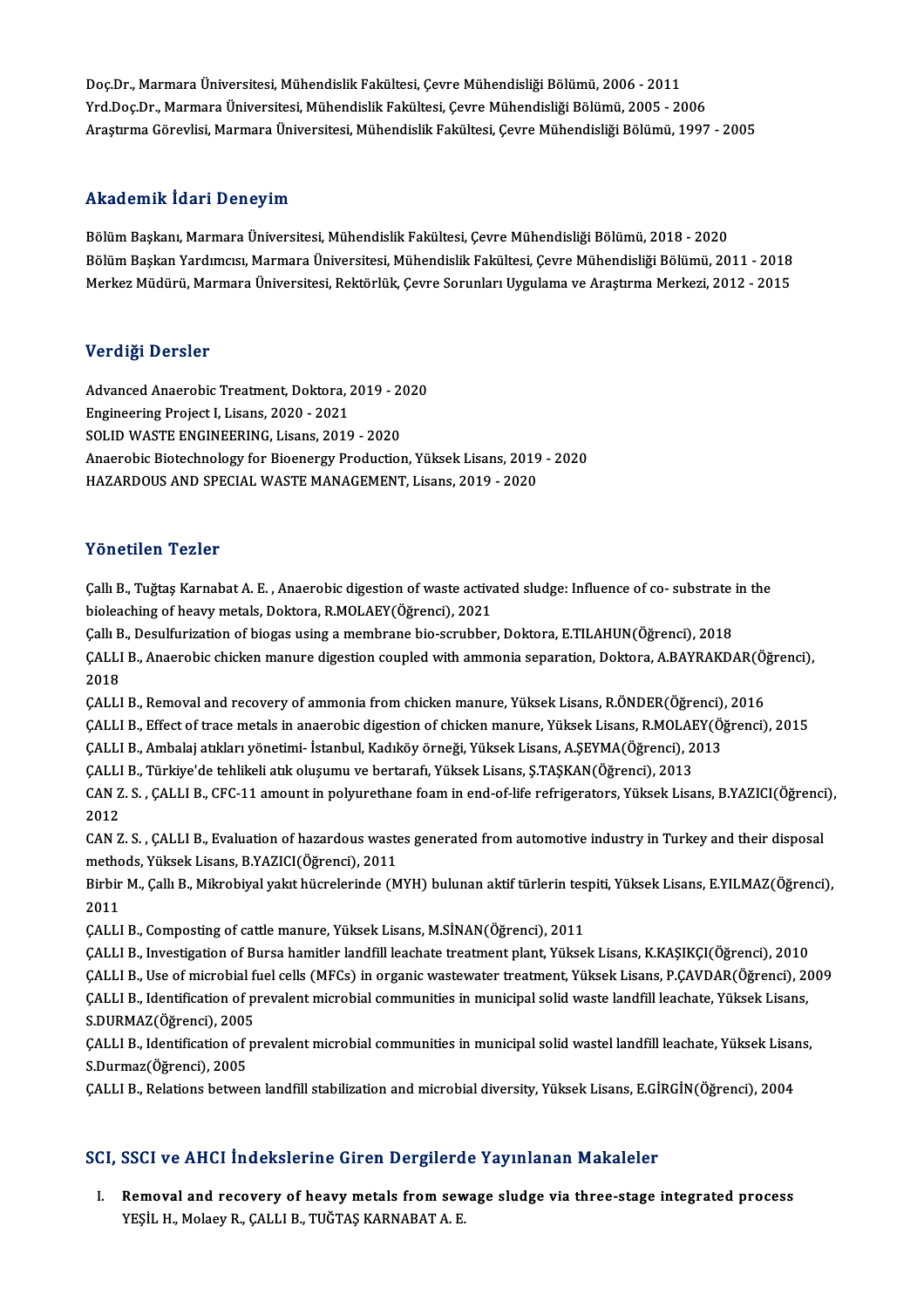Chemosphere, cilt.280, 2021 (SCI İndekslerine Giren Dergi)<br>Enhansed besuu metal leashing from seurase sludge i

II. Enhanced heavy metal leaching from sewage sludge through anaerobic fermentation and air-assisted<br>ultrasonication Chemosphere, cilt<br>Enhanced heavy<br>ultrasonication<br>Melaev P. VESİLL ultrasonication<br>Molaey R., YEŞİL H., ÇALLI B., TUĞTAŞ KARNABAT A. E.<br>Chemosphere, cilt.279, 2021 (SCI İndekslerine Giren Dergi)<br>Extent of bioloaching and bioavailability reduction ol

MolaeyR.,YEŞİLH.,ÇALLIB.,TUĞTAŞKARNABATA.E.

- III. Extent of bioleaching and bioavailability reduction of potentially toxic heavy metals from sewage sludge through pH-controlled fermentation Chemosphere, cilt.279, 2021 (SCI İndekslerine Gir<br>Extent of bioleaching and bioavailability red<br>sludge through pH-controlled fermentation<br>VESU H. Molagy B. CALLLE, TUČTAS KARNARAT YEŞİL H., Molaey R., ÇALLI B., TUĞTAŞ KARNABAT A. E. Water Research, cilt.201, 2021 (SCI İndekslerine Giren Dergi)
- YEŞİL H., Molaey R., ÇALLI B., TUĞTAŞ KARNABAT A. E.<br>Water Research, cilt.201, 2021 (SCI İndekslerine Giren Dergi)<br>IV. Prokaryotic Communities in the Thalassohaline Tuz Lake, Deep Zone, and Kayacik, Kaldirim and<br>Vayaan Sal Water Research, cilt.201, 2021 (SCI İndekslerine Giren Dergi)<br>Prokaryotic Communities in the Thalassohaline Tuz Lake, Deep Zone, a<br>Yavsan Salterns (Turkey) Assessed by 16S rRNA Amplicon Sequencing<br>Almekt G. Bestrir Fernand Prokaryotic Communities in the Thalassohaline Tuz Lake, Deep Zone,<br>Yavsan Salterns (Turkey) Assessed by 16S rRNA Amplicon Sequencing<br>Akpolat C., Beatriz Fernandez A., ÇAĞLAYAN P., ÇALLI B., BİRBİR M., Ventosa A.<br>MICPOOPCAN Yavsan Salterns (Turkey) Assessed by 16S rRNA Amplicon Sequencing<br>Akpolat C., Beatriz Fernandez A., ÇAĞLAYAN P., ÇALLI B., BİRBİR M., Ventosa A.<br>MICROORGANISMS, cilt.9, sa.7, 2021 (SCI İndekslerine Giren Dergi) Akpolat C., Beatriz Fernandez A., ÇAĞLAYAN P., ÇALLI B., BİRBİR M., Ventosa A.<br>MICROORGANISMS, cilt.9, sa.7, 2021 (SCI İndekslerine Giren Dergi)<br>V. Influence of volatile fatty acids in anaerobic bioleaching of potentially
- MICROORGANISMS, cilt.9, sa.7, 2021 (SCI İndekslerine C<br>Influence of volatile fatty acids in anaerobic biol<br>Molaey R., YEŞİL H., ÇALLI B., TUĞTAŞ KARNABAT A. E.<br>Journal of Environmental Manazement, cilt.295, 2021 ( Influence of volatile fatty acids in anaerobic bioleaching of potentially toxi<br>Molaey R., YEŞİL H., ÇALLI B., TUĞTAŞ KARNABAT A. E.<br>Journal of Environmental Management, cilt.285, 2021 (SCI İndekslerine Giren Dergi)<br>A hybri Molaey R., YEŞİL H., ÇALLI B., TUĞTAŞ KARNABAT A. E.<br>Journal of Environmental Management, cilt.285, 2021 (SCI İndekslerine Giren Dergi)<br>VI. A hybrid dry-fermentation and membrane contactor system: Enhanced volatile fat
- Journal of Environmental Management, cilt.285, 2021 (SCI İndekslerine Giren Dergi)<br>A hybrid dry-fermentation and membrane contactor system: Enhanced vol<br>production and recovery from organic solid wastes<br>YESİL H., CALLI B., A hybrid dry-fermentation and membra<br>production and recovery from organic<br>YEŞİL H., ÇALLI B., TUĞTAŞ KARNABAT A. E.<br>Watar Bassarah, silt 192, 2021 (SCLİndelizle production and recovery from organic solid wastes<br>YEŞİL H., ÇALLI B., TUĞTAŞ KARNABAT A. E.<br>Water Research, cilt.192, 2021 (SCI İndekslerine Giren Dergi)<br>How de the influent COD (Nitregen and internal negiren
- VII. How do the influent COD/Nitrogen and internal recirculation ratios affect the oxidation ditch type pre-anoxic landfill leachate treatment? Water Research, cilt.192, 2021 (SCI İndeksle<br>How do the influent COD/Nitrogen and<br>pre-anoxic landfill leachate treatment?<br>Cekirgez M. BAYBAKDAB A. CALLLB Cakirgoz M., BAYRAKDAR A., ÇALLI B. pre-anoxic landfill leachate treatment?<br>Cakirgoz M., BAYRAKDAR A., ÇALLI B.<br>JOURNAL OF ENVIRONMENTAL MANAGEMENT, cilt.278, 2021 (SCI İndekslerine Giren Dergi)<br>Besevery of phespherus from liquid disestate using waste magnes Cakirgoz M., BAYRAKDAR A., ÇALLI B.<br>JOURNAL OF ENVIRONMENTAL MANAGEMENT, cilt.278, 2021 (SCI İndekslerine Gire<br>VIII. Recovery of phosphorus from liquid digestate using waste magnesite dust
- **JOURNAL OF ENVIRONMENTAL MA<br>Recovery of phosphorus from l**:<br>Al-Mallahi J., Surmeli R. O. , ÇALLI B.<br>JOUPNAL OE CLEANER PRODUCTIO VIII. Recovery of phosphorus from liquid digestate using waste magnesite dust<br>Al-Mallahi J., Surmeli R. O., ÇALLI B.<br>JOURNAL OF CLEANER PRODUCTION, cilt.272, 2020 (SCI İndekslerine Giren Dergi) Al-Mallahi J., Surmeli R. O. , ÇALLI B.<br>JOURNAL OF CLEANER PRODUCTION, cilt.272, 2020 (SCI İndekslerine Giren Dergi)<br>IX. Treatment of synthetic wastewater and cheese whey by the anaerobic dynamic membrane bioreactor<br>Ra
	- **JOURNAL OF CLEANER PRODU<br>Treatment of synthetic was<br>Pacal M., SEMERCÌ N., ÇALLI B.<br>ENVIRONMENTAL SCIENCE AN** Treatment of synthetic wastewater and cheese whey by the anaerobic dynamic membrane bioreact<br>Pacal M., SEMERCİ N., ÇALLI B.<br>ENVIRONMENTAL SCIENCE AND POLLUTION RESEARCH, cilt.26, sa.32, ss.32942-32956, 2019 (SCI İndeksleri Pacal M., SEM<br>ENVIRONME<br>Giren Dergi)<br>Phoenhouus ENVIRONMENTAL SCIENCE AND POLLUTION RESEARCH, cilt.26, sa.32, ss.32942-32956, 2019<br>Giren Dergi)<br>X. Phosphorus recovery from sewage sludge ash with bioleaching and electrodialysis<br>SEMERCI N. Kunt B. CALLLE
	- Giren Dergi)<br><mark>Phosphorus recovery from</mark><br>SEMERCİ N., Kunt B., ÇALLI B.<br>International Biodeterioration Phosphorus recovery from sewage sludge ash with bioleaching and electrodialysis<br>SEMERCI N., Kunt B., ÇALLI B.<br>International Biodeterioration and Biodegradation, cilt.144, 2019 (SCI İndekslerine Giren Dergi)<br>Simultaneous ni
		-
- SEMERCİ N., Kunt B., ÇALLI B.<br>International Biodeterioration and Biodegradation, cilt.144, 2019 (SCI İndekslerine Girer<br>XI. Simultaneous nitrate and sulfide removal using a bio-electrochemical system<br>Baynalidar A. Tilabun International Biodeterioration and<br>Simultaneous nitrate and sulfi<br>Bayrakdar A., Tilahun E., ÇALLI B.<br>BIOELECTROCHEMISTRY silt 120 Simultaneous nitrate and sulfide removal using a bio-electrochemical sys<br>Bayrakdar A., Tilahun E., ÇALLI B.<br>BIOELECTROCHEMISTRY, cilt.129, ss.228-234, 2019 (SCI İndekslerine Giren Dergi)<br>Synargistis Effect of Sulfide and A Bayrakdar A., Tilahun E., ÇALLI B.<br>BIOELECTROCHEMISTRY, cilt.129, ss.228-234, 2019 (SCI İndekslerine Giren Dergi)<br>XII. Synergistic Effect of Sulfide and Ammonia on Anaerobic Digestion of Chicken Manure<br>Surmeli B.O. Bayrakd
- BIOELECTROCHEMISTRY, cilt.129, ss.228-234, 2019 (SCI Indekslerine Giren Dergi)<br>Synergistic Effect of Sulfide and Ammonia on Anaerobic Digestion of Chicken Manure<br>Surmeli R. O. , Bayrakdar A., Molaey R., ÇALLI B.<br>WASTE AND Synergistic Effect of Sulfide and Ammonia on Anaerobic Digestion of Chicken Manure<br>Surmeli R. O. , Bayrakdar A., Molaey R., ÇALLI B.<br>WASTE AND BIOMASS VALORIZATION, cilt.10, sa.3, ss.609-615, 2019 (SCI İndekslerine Giren D Surmeli R. O. , Bayrakdar A., Molaey R., ÇALLI B.<br>WASTE AND BIOMASS VALORIZATION, cilt.10, sa.3, ss.609-615, 2019 (SCI İndekslerine Giren De<br>XIII. Anaerobic digestion of chicken manure: Influence of trace element supplemen
- WASTE AND BIOMASS VALORIZATION, cilt.10, s.<br>Anaerobic digestion of chicken manure: In<br>Molaey R., Bayrakdar A., Surmeli R. O. , ÇALLI B.<br>ENCINEERING IN LIEE SCIENCES .silt 10, se 3, se Anaerobic digestion of chicken manure: Influence of trace element supplementation<br>Molaey R., Bayrakdar A., Surmeli R. O. , ÇALLI B.<br>ENGINEERING IN LIFE SCIENCES, cilt.19, sa.2, ss.143-150, 2019 (SCI İndekslerine Giren Derg

## Molaey R., Bayrakdar A., Surmeli R. O. , ÇALLI B.<br>ENGINEERING IN LIFE SCIENCES, cilt.19, sa.2, ss.143-150, 2019 (SCI İndekslerine Giren Dergi)<br>XIV. Effect of Operating Conditions on Separation of H2S from Biogas Using ENGINEERING IN LIFE SCIENCES, cilt.19, sa.2, ss.143-150, 2019 (SCI Indekslerine Giren Dergi)<br>Effect of Operating Conditions on Separation of H2S from Biogas Using a Chemical<br>Membrane Process<br>Tilahun E., SAHINKAYA E., CALLI Effect of Operating Conditions<br>Membrane Process<br>Tilahun E., ŞAHİNKAYA E., ÇALLI B.<br>WASTE AND PIOMASS VALOPIZATI Membrane Process<br>Tilahun E., ŞAHİNKAYA E., ÇALLI B.<br>WASTE AND BIOMASS VALORIZATION, cilt.9, sa.12, ss.2349-2359, 2018 (SCI İndekslerine Giren Dergi)<br>Unflow nasked hed Anammay reaster used in two stase deammanifisation of s

- Tilahun E., ŞAHİNKAYA E., ÇALLI B.<br>WASTE AND BIOMASS VALORIZATION, cilt.9, sa.12, ss.2349-2359, 2018 (SCI İndekslerine Giren Dergi)<br>XV. Upflow packed bed Anammox reactor used in two-stage deammonification of sludge dig WASTE AND BIOMASS VALORIZATION, cilt.9,<br>Upflow packed bed Anammox reactor us<br>Celen-Erdem I., Kurt E. S. , Bozcelik B., Calli B.<br>WATER SCIENCE AND TECUNOLOCY, silt 79 Upflow packed bed Anammox reactor used in two-stage deammonification of sludge dige:<br>Celen-Erdem I., Kurt E. S. , Bozcelik B., Calli B.<br>WATER SCIENCE AND TECHNOLOGY, cilt.78, sa.9, ss.1843-1851, 2018 (SCI İndekslerine Gire Celen-Erdem I., Kurt E. S. , Bozcelik B., Calli B.<br>WATER SCIENCE AND TECHNOLOGY, cilt.78, sa.9, ss.1843-1851, 2018 (SCI İndekslerine Giren Dergi)<br>XVI. Long-term influence of trace element deficiency on anaerobic mono-d
-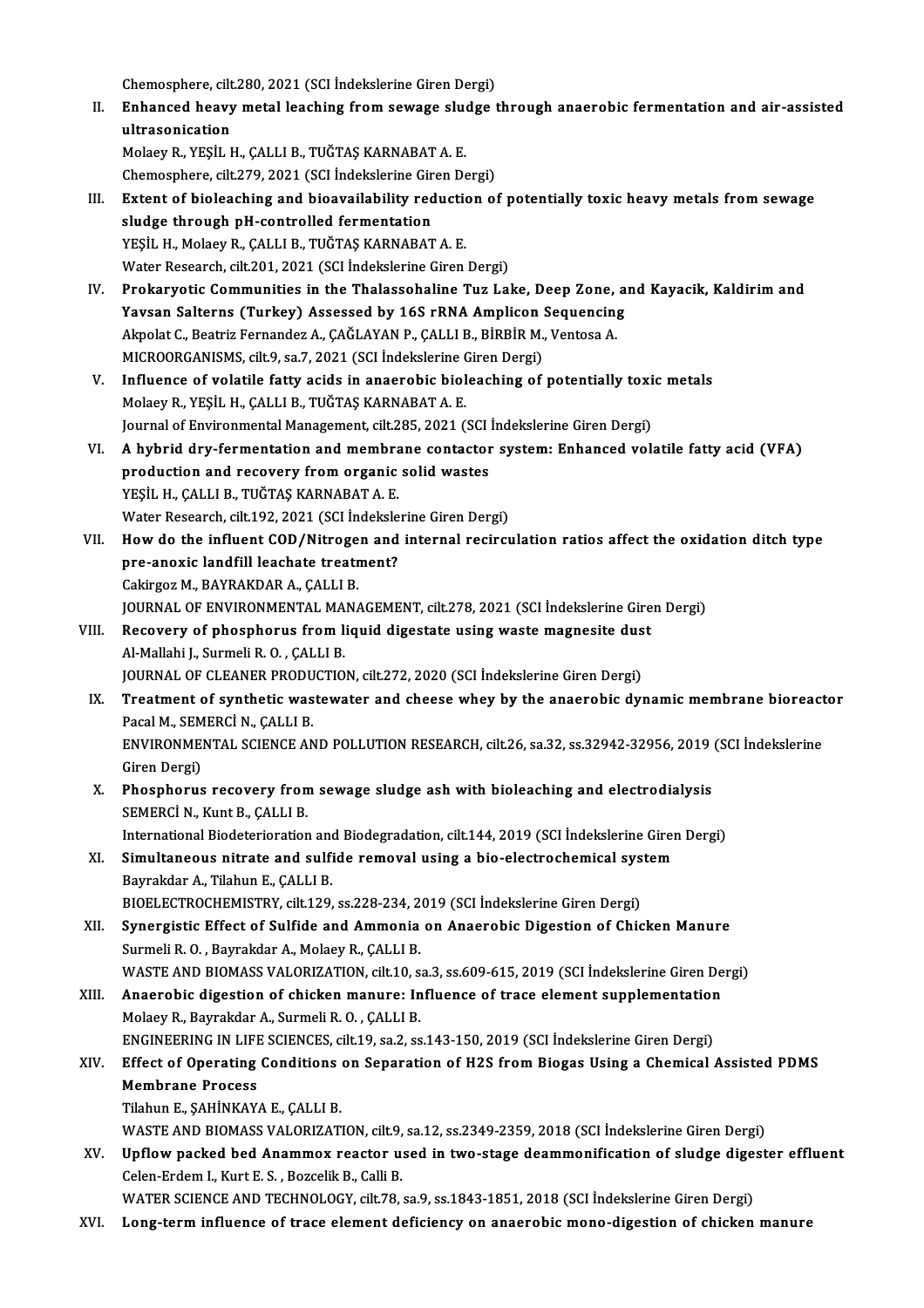MolaeyR.,BayrakdarA.,ÇALLIB.

JOURNAL OF ENVIRONMENTAL MANAGEMENT, cilt.223, ss.743-748, 2018 (SCI İndekslerine Giren Dergi)

Molaey R., Bayrakdar A., ÇALLI B.<br>JOURNAL OF ENVIRONMENTAL MANAGEMENT, cilt.223, ss.743-748, 2018 (SCI İndekslerine Giren Dergi)<br>XVII. Ammonia recovery from chicken manure digestate using polydimethylsiloxane membrane JOURNAL OF ENVIRONMENTAL MAN<br><mark>Ammonia recovery from chicken</mark><br>Surmeli R. O. , Bayrakdar A., ÇALLI B.<br>JOUPNAL OF CLEANER PRODUCTION Ammonia recovery from chicken manure digestate using polydimethylsiloxane men<br>Surmeli R. O. , Bayrakdar A., ÇALLI B.<br>JOURNAL OF CLEANER PRODUCTION, cilt.191, ss.99-104, 2018 (SCI İndekslerine Giren Dergi)<br>Anaerebis digesti Surmeli R. O. , Bayrakdar A., ÇALLI B.<br>JOURNAL OF CLEANER PRODUCTION, cilt.191, ss.99-104, 2018 (SCI İndekslerine Giren Dergi)<br>XVIII. Anaerobic digestion of chicken manure by a leach-bed process coupled with side-strea

JOURNAL OF CLEANER PRODUCTION, cilt.191, ss.99-104, 2018 (SCI İndekslerine Giren Dergi)

| XVIII.  | Anaerobic digestion of chicken manure by a leach-bed process coupled with side-stream membrane          |
|---------|---------------------------------------------------------------------------------------------------------|
|         | ammonia separation                                                                                      |
|         | Bayrakdar A., Surmeli R. O., ÇALLI B.                                                                   |
|         | BIORESOURCE TECHNOLOGY, cilt.258, ss.41-47, 2018 (SCI Indekslerine Giren Dergi)                         |
| XIX.    | Influence of trace element supplementation on anaerobic digestion of chicken manure: Linking            |
|         | process stability to methanogenic population dynamics                                                   |
|         | Molaey R., Bayrakdar A., Surmeli R. O., ÇALLI B.                                                        |
|         | JOURNAL OF CLEANER PRODUCTION, cilt.181, ss.794-800, 2018 (SCI İndekslerine Giren Dergi)                |
| XX.     | A hybrid membrane gas absorption and bio-oxidation process for the removal of hydrogen sulfide          |
|         | from biogas                                                                                             |
|         | Tilahun E., Sahinkaya E., ÇALLI B.                                                                      |
|         | INTERNATIONAL BIODETERIORATION & BIODEGRADATION, cilt.127, ss.69-76, 2018 (SCI Indekslerine Giren       |
|         | Dergi)                                                                                                  |
| XXI.    | Anaerobic digestion of chicken manure: Mitigating process inhibition at high ammonia                    |
|         | concentrations by selenium supplementation                                                              |
|         | Molaey R., Bayrakdar A., Surmeli R. O., CALLI B.                                                        |
|         | BIOMASS & BIOENERGY, cilt.108, ss.439-446, 2018 (SCI İndekslerine Giren Dergi)                          |
| XXII.   | Removal and Recovery of Metals by Using Bio-electrochemical System                                      |
|         | Tugtas A. E., CALLI B.                                                                                  |
|         | MICROBIAL FUEL CELL: A BIOELECTROCHEMICAL SYSTEM THAT CONVERTS WASTE TO WATTS, ss.307-333, 2018         |
|         | (SCI İndekslerine Giren Dergi)                                                                          |
| XXIII.  | Dry anaerobic digestion of chicken manure coupled with membrane separation of ammonia                   |
|         | Bayrakdar A., Surmeli R. O., CALLI B.                                                                   |
|         | BIORESOURCE TECHNOLOGY, cilt.244, ss.816-823, 2017 (SCI İndekslerine Giren Dergi)                       |
| XXIV.   | Removal and recovery of ammonia from chicken manure                                                     |
|         | Surmeli R. O., Bayrakdar A., Calli B.                                                                   |
|         | WATER SCIENCE AND TECHNOLOGY, cilt75, sa.12, ss.2811-2817, 2017 (SCI İndekslerine Giren Dergi)          |
| XXV.    | Biogas production from chicken manure: Co-digestion with spent poppy straw                              |
|         | Bayrakdar A., Molaey R., Surmeli R. O., ŞAHİNKAYA E., ÇALLI B.                                          |
|         | INTERNATIONAL BIODETERIORATION & BIODEGRADATION, cilt.119, ss.205-210, 2017 (SCI Indekslerine Giren     |
|         | Dergi)                                                                                                  |
| XXVI.   | Performance of polydimethylsiloxane membrane contactor process for selective hydrogen sulfide           |
|         | removal from biogas                                                                                     |
|         | Tilahun E., Bayrakdar A., ŞAHİNKAYA E., ÇALLI B.                                                        |
|         | WASTE MANAGEMENT, cilt.61, ss.250-257, 2017 (SCI İndekslerine Giren Dergi)                              |
| XXVII.  | Polyhydroxyalkanoate production from moderately halophilic Bacillus strains                             |
|         | Ogan A., Fetahovic M., Çağlayan P., Birbir M., Çallı B., Bayrakdar A., Danış Ö.                         |
|         | Febs Journal, cilt.284, ss.106, 2017 (SCI Expanded İndekslerine Giren Dergi)                            |
| XXVIII. | Biogas desulfurization using autotrophic denitrification process                                        |
|         | Bayrakdar A., Tilahun E., ÇALLI B.                                                                      |
|         | APPLIED MICROBIOLOGY AND BIOTECHNOLOGY, cilt.100, sa.2, ss.939-948, 2016 (SCI İndekslerine Giren Dergi) |
| XXIX.   | Prediction of future disposal of end-of-life refrigerators containing CFC-11                            |
|         | Yazici B., CAN Z. S., Calli B.                                                                          |
|         | WASTE MANAGEMENT, cilt.34, sa.1, ss.162-166, 2014 (SCI İndekslerine Giren Dergi)                        |
| XXX.    | Anaerobic fermentation of organic solid wastes: volatile fatty acid production and separation           |
|         | Yesil H., Tugtas A. E., Bayrakdar A., Calli B.                                                          |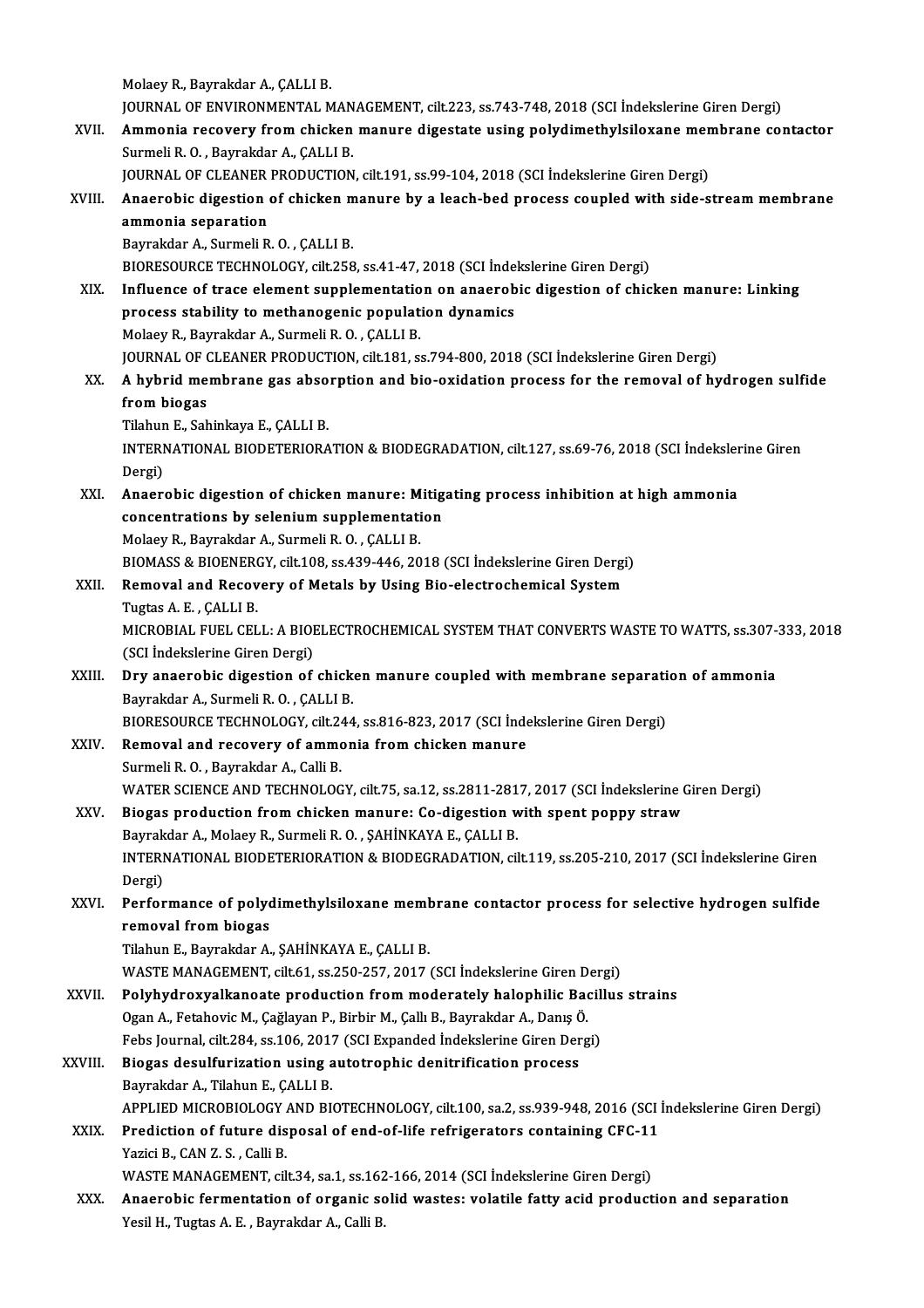|               | WATER SCIENCE AND TECHNOLOGY, cilt.69, sa.10, ss.2132-2138, 2014 (SCI İndekslerine Giren Dergi)                                                                                        |
|---------------|----------------------------------------------------------------------------------------------------------------------------------------------------------------------------------------|
| XXXI.         | Bio-electrochemical post-treatment of anaerobically treated landfill leachate                                                                                                          |
|               | TUĞTAŞ KARNABAT A. E., ÇAVDAR P., ÇALLI B.                                                                                                                                             |
|               | BIORESOURCE TECHNOLOGY, cilt.128, ss.266-272, 2013 (SCI İndekslerine Giren Dergi)                                                                                                      |
| XXXII.        | Continuous flow membrane-less air cathode microbial fuel cell with spunbonded olefin diffusion                                                                                         |
|               | layer                                                                                                                                                                                  |
|               | TUĞTAŞ KARNABAT A. E., ÇAVDAR P., ÇALLI B.                                                                                                                                             |
|               | BIORESOURCE TECHNOLOGY, cilt.102, sa.22, ss.10425-10430, 2011 (SCI İndekslerine Giren Dergi)                                                                                           |
| <b>XXXIII</b> | Acidogenic fermentation of municipal solid waste and its application to bio-electricity production via                                                                                 |
|               | microbial fuel cells (MFCs)                                                                                                                                                            |
|               | ÇAVDAR P., YILMAZ E., Tugtas A. E., ÇALLI B.                                                                                                                                           |
|               | WATER SCIENCE AND TECHNOLOGY, cilt.64, sa.4, ss.789-795, 2011 (SCI Indekslerine Giren Dergi)                                                                                           |
| <b>XXXIV</b>  | H-2 production potential in thermophilic mixed fermentation                                                                                                                            |
|               | ÇALLI B., Chung L., Arslan D., Vanbroekhoven K.                                                                                                                                        |
|               | JOURNAL OF ENVIRONMENTAL SCIENCE AND HEALTH PART A-TOXIC/HAZARDOUS SUBSTANCES &                                                                                                        |
|               | ENVIRONMENTAL ENGINEERING, cilt.44, sa.1, ss.78-86, 2009 (SCI Indekslerine Giren Dergi)                                                                                                |
| <b>XXXV</b>   | Monitoring of population shifts in an enriched nitrifying system under gradually increased cadmium                                                                                     |
|               | loading                                                                                                                                                                                |
|               | MERTOĞLU B., SEMERCİ N., Guler N., ÇALLI B., ÇEÇEN F., Saatc A. M.<br>JOURNAL OF HAZARDOUS MATERIALS, cilt.160, ss.495-501, 2008 (SCI Indekslerine Giren Dergi)                        |
| XXXVI.        | Dark fermentative H-2 production from xylose and lactose - Effects of on-line pH control                                                                                               |
|               | Calli B., Schoenmaekers K., Vanbroekhoven K., Diels L.                                                                                                                                 |
|               | INTERNATIONAL JOURNAL OF HYDROGEN ENERGY, cilt.33, sa.2, ss.522-530, 2008 (SCI Indekslerine Giren Dergi)                                                                               |
| <b>XXXVII</b> | Significance of acetogenic H-2 consumption in dark fermentation and effectiveness of pH                                                                                                |
|               | Calli B., Zhao J., Nijssen E., Vanbroekhoven K.                                                                                                                                        |
|               | WATER SCIENCE AND TECHNOLOGY, cilt.57, sa.6, ss.809-814, 2008 (SCI İndekslerine Giren Dergi)                                                                                           |
| XXXVIII.      | Effects of insufficient air injection on methanogenic Archaea in landfill bioreactor                                                                                                   |
|               | Mertoglu B., Calli B., Guler N., Inanc B., Inoue Y.                                                                                                                                    |
|               | JOURNAL OF HAZARDOUS MATERIALS, cilt.142, ss.258-265, 2007 (SCI İndekslerine Giren Dergi)                                                                                              |
| <b>XXXIX</b>  | Extremely halophilic Archaea from Tuz Lake, Turkey, and the adjacent Kaldirim and Kayacik salterns                                                                                     |
|               | Birbir M., Calli B., Mertoglu B., Bardavid R. E., Oren A., Ogmen M. N., Ogan A.                                                                                                        |
|               | WORLD JOURNAL OF MICROBIOLOGY & BIOTECHNOLOGY, cilt.23, ss.309-316, 2007 (SCI İndekslerine Giren Dergi)                                                                                |
| XL.           | Evaluation of in situ ammonia removal in an aerated landfill bioreactor                                                                                                                |
|               | Mertoglu B., Calli B., Inanc B., Ozturk I.                                                                                                                                             |
| XLI.          | PROCESS BIOCHEMISTRY, cilt.41, sa.12, ss.2359-2366, 2006 (SCI İndekslerine Giren Dergi)<br>Comparison of long-term performances and final microbial compositions of anaerobic reactors |
|               | treating landfill leachate                                                                                                                                                             |
|               | Calli B., Mertoglu B., Roest K., Inanc B.                                                                                                                                              |
|               | BIORESOURCE TECHNOLOGY, cilt.97, sa.4, ss.641-647, 2006 (SCI Indekslerine Giren Dergi)                                                                                                 |
| XLII.         | Identification of prevalent microbial communities in a municipal solid waste landfill                                                                                                  |
|               | Calli B., Durmaz S., Mertoglu B.                                                                                                                                                       |
|               | WATER SCIENCE AND TECHNOLOGY, cilt.53, sa.8, ss.139-147, 2006 (SCI Indekslerine Giren Dergi)                                                                                           |
| XLIII.        | Methanogenic diversity in anaerobic bioreactors under extremely high ammonia levels                                                                                                    |
|               | Calli B., Mertoglu B., Inanc B., Yenigun O.                                                                                                                                            |
|               | ENZYME AND MICROBIAL TECHNOLOGY, cilt.37, sa.4, ss.448-455, 2005 (SCI İndekslerine Giren Dergi)                                                                                        |
| XLIV.         | Landfill leachate management in Istanbul: applications and alternatives                                                                                                                |
|               | Calli B., Mertoglu B., Inanc B.                                                                                                                                                        |
|               | CHEMOSPHERE, cilt.59, sa.6, ss.819-829, 2005 (SCI Indekslerine Giren Dergi)                                                                                                            |
| XLV.          | Effects of high free ammonia concentrations on the performances of anaerobic bioreactors                                                                                               |
|               | Calli B., Mertoglu B., Inanc B., Yenigun O.                                                                                                                                            |
|               | PROCESS BIOCHEMISTRY, cilt.40, ss.1285-1292, 2005 (SCI Indekslerine Giren Dergi)                                                                                                       |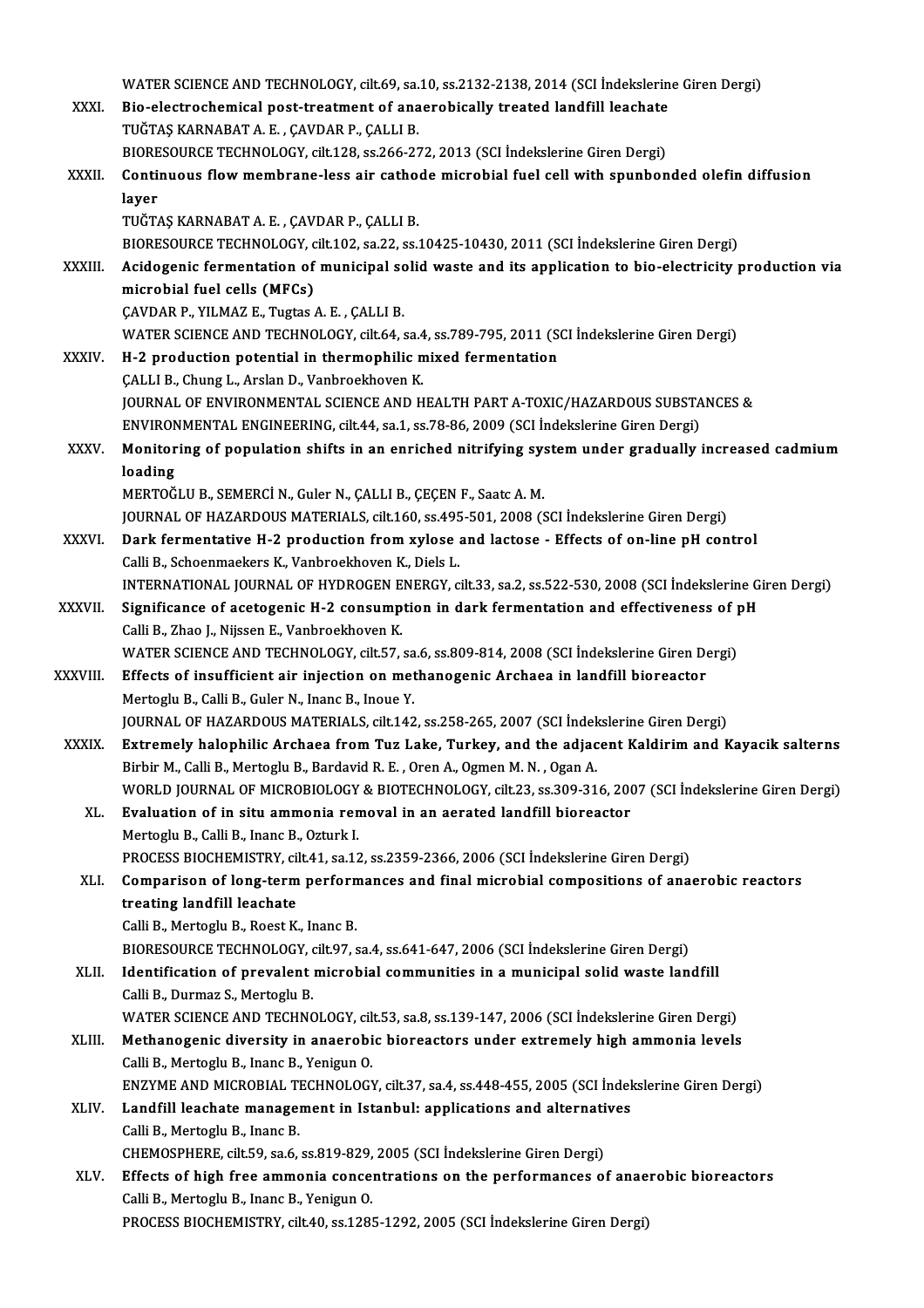| XLVI.       | Community changes during start-up in methanogenic bioreactors exposed to increasing levels of<br>ammonia                                                                   |
|-------------|----------------------------------------------------------------------------------------------------------------------------------------------------------------------------|
|             | Calli B., Mertoglu B., Inanc B., Yenigun O.                                                                                                                                |
|             | ENVIRONMENTAL TECHNOLOGY, cilt.26, sa.1, ss.85-91, 2005 (SCI Indekslerine Giren Dergi)                                                                                     |
| XLVII.      | Comparative analysis of nitrifying bacteria in full-scale oxidation ditch and aerated nitrification                                                                        |
|             | biofilter by using fluorescent in situ hybridization (FISH) and denaturing gradient gel                                                                                    |
|             | electrophoresis (DGGE)                                                                                                                                                     |
|             | Mertoglu B., Calli B., Girgin E., Inanc B., Ozturk I.                                                                                                                      |
|             | JOURNAL OF ENVIRONMENTAL SCIENCE AND HEALTH PART A-TOXIC/HAZARDOUS SUBSTANCES &                                                                                            |
| XLVIII.     | ENVIRONMENTAL ENGINEERING, cilt.40, sa.5, ss.937-948, 2005 (SCI İndekslerine Giren Dergi)                                                                                  |
|             | Microbial analysis of leachate using fluorescent in situ hybridization (fish) technique to evaluate the<br>landfill stability                                              |
|             | Calli B, Girgin E                                                                                                                                                          |
|             | FRESENIUS ENVIRONMENTAL BULLETIN, cilt.14, sa.8, ss.737-745, 2005 (SCI İndekslerine Giren Dergi)                                                                           |
| <b>XLIX</b> | Ammonia and pH inhibition in anaerobic treatment of wastewaters, part I: Experimental                                                                                      |
|             | Eldem N. Ö., Öztürk İ., Soyer E., ÇALLI B., AKGİRAY Ö.                                                                                                                     |
|             | Journal of Environmental Science and Health - Part A Toxic/Hazardous Substances and Environmental                                                                          |
|             | Engineering, cilt.39, sa.9, ss.2405-2420, 2004 (SCI İndekslerine Giren Dergi)                                                                                              |
| L.          | Ammonia and pH inhibition in anaerobic treatment of wastewaters, part II: Model development<br>Eldem N. Ö., AKGİRAY Ö., Öztürk İ., Soyer E., ÇALLI B.                      |
|             | Journal of Environmental Science and Health - Part A Toxic/Hazardous Substances and Environmental                                                                          |
|             | Engineering, cilt.39, sa.9, ss.2421-2435, 2004 (SCI Indekslerine Giren Dergi)                                                                                              |
| LI.         | Enzyme characteristics of extremely halophilic archaeal community in Tuzkoy Salt Mine, Turkey                                                                              |
|             | Birbir M., Ogan A., Calli B., Mertoglu B.                                                                                                                                  |
|             | WORLD JOURNAL OF MICROBIOLOGY & BIOTECHNOLOGY, cilt.20, sa.6, ss.613-621, 2004 (SCI İndekslerine Giren                                                                     |
| LII.        | Dergi)<br>Ammonia and pH inhibition in anaerobic treatment of wastewaters, part II: Model development                                                                      |
|             | Eldem N., Akgiray O., Ozturk I., Soyer E., Calli B.                                                                                                                        |
|             | JOURNAL OF ENVIRONMENTAL SCIENCE AND HEALTH PART A-TOXIC/HAZARDOUS SUBSTANCES &                                                                                            |
|             | ENVIRONMENTAL ENGINEERING, cilt.39, sa.9, ss.2421-2435, 2004 (SCI İndekslerine Giren Dergi)                                                                                |
| LIII.       | Ammonia and pH inhibition in anaerobic treatment of wastewaters, part I: Experimental                                                                                      |
|             | Eldem N., Ozturk I., Soyer E., Calli B., Akgiray O.                                                                                                                        |
|             | JOURNAL OF ENVIRONMENTAL SCIENCE AND HEALTH PART A-TOXIC/HAZARDOUS SUBSTANCES &                                                                                            |
|             | ENVIRONMENTAL ENGINEERING, cilt.39, sa.9, ss.2405-2420, 2004 (SCI İndekslerine Giren Dergi)                                                                                |
| LIV.        | Inactivation of coliform bacteria in Black Sea waters due to solar radiation                                                                                               |
|             | Yukselen M., Calli B., Gokyay O., Saatci A.                                                                                                                                |
|             | ENVIRONMENT INTERNATIONAL, cilt.29, sa.1, ss.45-50, 2003 (SCI Indekslerine Giren Dergi)                                                                                    |
| LV.         | Molecular analysis of microbial communities in nitrification and denitrification reactors treating                                                                         |
|             | high ammonia leachate                                                                                                                                                      |
|             | Calli B., Tas N., Mertoglu B., Inanc B., Ozturk I.                                                                                                                         |
|             | JOURNAL OF ENVIRONMENTAL SCIENCE AND HEALTH PART A-TOXIC/HAZARDOUS SUBSTANCES &                                                                                            |
|             | ENVIRONMENTAL ENGINEERING, cilt.38, sa.10, ss.1997-2007, 2003 (SCI İndekslerine Giren Dergi)                                                                               |
| LVI.        | Investigation of variations in microbial diversity in anaerobic reactors treating landfill leachate                                                                        |
|             | Calli B., Mertoglu B., Tas N., Inanc B., Yenigun B., Yenigun O., Ozturk I.<br>WATER SCIENCE AND TECHNOLOGY, cilt.48, sa.4, ss.105-112, 2003 (SCI İndekslerine Giren Dergi) |
| LVII.       | Anaerobic treatment by a hybrid reactor                                                                                                                                    |
|             | Calli B, Yukselen M.                                                                                                                                                       |
|             | ENVIRONMENTAL ENGINEERING SCIENCE, cilt.19, sa.3, ss.143-150, 2002 (SCI İndekslerine Giren Dergi)                                                                          |
| LVIII.      | Toxicity assessment on combined biological treatment of pharmaceutical industry effluents                                                                                  |
|             | Inanc B., Calli B., Alp K., Ciner F., Mertoglu B., Ozturk I.                                                                                                               |
|             | WATER SCIENCE AND TECHNOLOGY, cilt.45, sa.12, ss.135-142, 2002 (SCI Indekslerine Giren Dergi)                                                                              |
|             |                                                                                                                                                                            |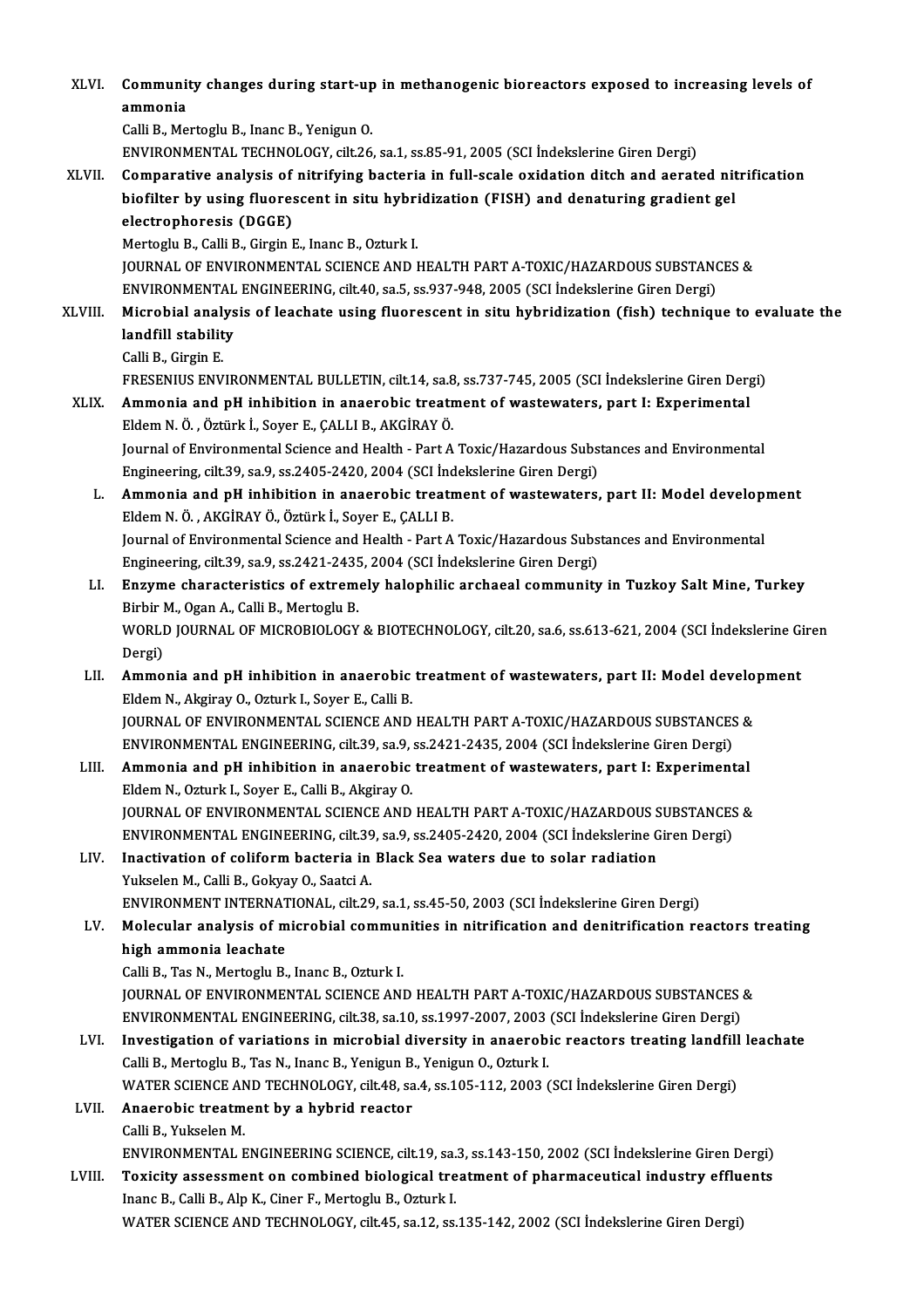## LIX. Characterization and anaerobic treatment of the sanitary landfil leachate in Istanbul Characterization and a<br>Inanc B., Calli B., Saatci A.<br>WATER SCIENCE AND TE

Inanc B., Calli B., Saatci A.<br>WATER SCIENCE AND TECHNOLOGY, cilt.41, sa.3, ss.223-230, 2000 (SCI İndekslerine Giren Dergi)

## Kitap & Kitap Bölümleri

Itap & Kitap Bölümleri<br>I. Removal and Recovery of Metals by Using Bio-electrochemical System.<br>Tuğtas Karnabat A.E. Callı B

Per Arrasp Borannor<br>Removal and Recovery of<br>Tuğtaş Karnabat A. E. , Çallı B.<br>Microbial Euel Cell A Bioolectr Tuğtaş Karnabat A. E. , Çallı B.<br>Microbial Fuel Cell A Bioelectrochemical System that Converts Waste to Watts, Debabrata Das, Editör, Springer-Verlag ,New-York, ss.307-333,2018

II. KATI ATIK YÖNETİMİ VE TEKNOLOJİLERİ Verlag , New-York, ss.307-333, 2018<br>**KATI ATIK YÖNETİMİ VE TEKNOLOJİLERİ**<br>ÖZKAYA B., AKKAYA E., DEMİR A., VARANK G., Akça L., yay s. e. , akıncı g., yıldız ş., BÜYÜKKAMACI N., KOÇER N., et KA<br>ÖZ<br>al. ÖZKAYA B., A<br>al.<br>Nobel, 2017<br>Landfilling: al.<br>Nobel, 2017<br>III. Landfilling: Environmental Issues

Nobel, 2017<br>Landfilling: Environmental Issues<br>DEMİR A., VARANK G., ÖZÇOBAN M. Ş. , KARADAĞ D., BANAR M., AYOL A., ÖZKAYA B., TURAN N. G. , AKINCI G.,<br>PÜVÜKKAMACI N. et al Landfilling: Environm<br>DEMİR A., VARANK G., Ö<br>BÜYÜKKAMACI N., et al.<br>Katı Atık Vönetimi ve To DEMİR A., VARANK G., ÖZÇOBAN M. Ş. , KARADAĞ D., BANAR M., AYOL A., ÖZKAYA B., TURAN N. G. , AKINCI G.,<br>BÜYÜKKAMACI N., et al.<br>Katı Atık Yönetimi ve Teknolojileri, Ahmet Demir, Lütfi Akça, Editör, Nobel Akademik Yayıncılık BÜYÜKKAMACI N., et al.<br>Katı Atık Yönetimi ve Teknolojileri, Ahmet Demir, Lütfi Akça, Editör, Nobel Akademik Yayıncılık, Ankara, ss.695-709,<br>2017

Katı Atık Yönetimi ve Teknolojileri, Ahmet Demir, Lütfi Ak<br>2017<br>IV. Atıksu Arıtma Çamurlarının İşlenmesi ve Bertarafı<br>Östürk İ. Callı B. Callı B. Arıkan Q. A. Altınbas M 2017<br>Atıksu Arıtma Çamurlarının İşlenmesi ve Be<br>Öztürk İ., Çallı B., Çallı B., Arıkan O. A. , Altınbaş M.<br>Türkiye Belediyeler Birliği, Ankara 2016 Atıksu Arıtma Çamurlarının İşlenmes<br>Öztürk İ., Çallı B., Çallı B., Arıkan O. A. , Altı<br>Türkiye Belediyeler Birliği, Ankara, 2016

# Türkiye Belediyeler Birliği, Ankara, 2016<br>Hakemli Kongre / Sempozyum Bildiri Kitaplarında Yer Alan Yayınlar

akemli Kongre / Sempozyum Bildiri Kitaplarında Yer Alan Yayınlar<br>I. Heat-Assisted Vacuum Disintegration of Waste Activated Sludge for Improved Biogas Production<br>Konka Ö. AKCÜLD CALLLE kari Kongre 7 Sempozy<br>Heat-Assisted Vacuum Disi<br>Kaplan Ö., AKGÜL D., ÇALLI B.<br>Eurosia Wasta Managament S Heat-Assisted Vacuum Disintegration of Waste Activa<br>Kaplan Ö., AKGÜL D., ÇALLI B.<br>Euresia Waste Management Symposium, 26 - 28 Ekim 2020<br>Pedustion of beauu matals from waste astivated slud: Kaplan Ö., AKGÜL D., ÇALLI B.<br>Euresia Waste Management Symposium, 26 - 28 Ekim 2020<br>II. Reduction of heavy metals from waste activated sludge via anaerobic fermentation and chemical<br>nest treatment for land annisation

- Euresia Waste Management Symposium,<br>Reduction of heavy metals from was<br>post treatment for land application<br>MOLAEV B. VESU H. CALLLE, TUČTAS L Reduction of heavy metals from waste activated s<br>post treatment for land application<br>MOLAEY R., YEŞİL H., ÇALLI B., TUĞTAŞ KARNABAT A. E.<br>2020 11th International Conference en Environmental S post treatment for land application<br>MOLAEY R., YEŞİL H., ÇALLI B., TUĞTAŞ KARNABAT A. E.<br>2020 11th International Conference on Environmental Science and Development, Barcelona, İspanya, 10 - 12<br>Subat 2020 MOLAEY R.,<br>2020 11th In<br>Şubat 2020<br>Effect of In 2020 11th International Conference on Environmental Science and Development, Barcelona, İspanya, 10 - 12<br>
Subat 2020<br>
III. Effect of Influent C/N Ratio and Internal Recirculation Rate on the Performance of an Oxidation<br>
Di
- Şubat 2020<br>Effect of Influent C/N Ratio and Internal Recirculation<br>Ditch Type Pre-Anoxic Landfill Leachate MBR system<br>Calurgës M, BAYRAKDAR A, CALLLR Effect of Influent C/N Ratio and I<br>Ditch Type Pre-Anoxic Landfill Le<br>Çakırgöz M., BAYRAKDAR A., ÇALLI B.<br>Eth MEMTEV International Sumposiun 11 Ditch Type Pre-Anoxic Landfill Leachate MBR system<br>Cakirgöz M., BAYRAKDAR A., CALLI B.<br>6th MEMTEK International Symposium on Membrane Technologies an Applications, 18 - 20 Aralık 2019
- Cakingöz M., BAYRAKDAR A., CALLI B.<br>6th MEMTEK International Symposium on Membrane Technologies an Applications, 18 20 Ar<br>IV. Bioleaching of phosphorus from sewage sludge ash using sulfur oxidizing bacteria<br>SEMERCI N. KU 6th MEMTEK International Syn<br>Bioleaching of phosphorus<br>SEMERCİ N., KUNT B., ÇALLI B.<br>APWET. C16.6., 07 Aralık 201 Bioleaching of phosphorus free<br>SEMERCI N., KUNT B., ÇALLI B.<br>ABWET - G16, 6 - 07 Aralık 2018<br>Simultaneous nitrate and sulf

- SEMERCİ N., KUNT B., ÇALLI B.<br>ABWET G16, 6 07 Aralık 2018<br>V. Simultaneous nitrate and sulfide removal using a bio-electrochemical system<br>RAVRAKDAR A. TU AHUN E. CALLLR ABWET - G16, 6 - 07 Aralık 2018<br>Simultaneous nitrate and sulfide ı<br>BAYRAKDAR A., TİLAHUN E., ÇALLI B.<br>Jaint C16. ABWET sonfaransa 6. 07 Simultaneous nitrate and sulfide removal usi<br>BAYRAKDAR A., TİLAHUN E., ÇALLI B.<br>Joint G16 – ABWET conference, 6 - 07 Aralık 2018<br>Assessment of Energy Efficiency in Mestewet BAYRAKDAR A., TİLAHUN E., ÇALLI B.<br>Joint G16 – ABWET conference, 6 - 07 Aralık 2018<br>VI. Assessment of Energy Efficiency in Wastewater<br>SEMERCI N. CALLLE
- Joint G16 ABWET co<br>Assessment of Ener<br>SEMERCİ N., ÇALLI B.<br>Begyle and Beyse 201 Assessment of Energy Efficiency in Wa<br>SEMERCI N., ÇALLI B.<br>Recyle and Reuse 2018, 24 - 26 Ekim 2018<br>Nitrogen and Phoenhouus Beceyery fr
- SEMERCİ N., ÇALLI B.<br>Recyle and Reuse 2018, 24 26 Ekim 2018<br>VII. Nitrogen and Phosphorus Recovery from the Liquid Fraction of Anaerobic Chicken Manure Digestate<br>Almellabi L. SÜPMELLE Ö., GALLLE Recyle and Reuse 2018, 24 - 26 Ekim<br>Nitrogen and Phosphorus Recov<br>Almallahi J., SÜRMELİ R. Ö. , ÇALLI B.<br>4th International Conference en Bec Nitrogen and Phosphorus Recovery from the Liquid Fraction of<br>Almallahi J., SÜRMELİ R. Ö. , ÇALLI B.<br>4th International Conference on Recycling and Reuse, 24 - 26 Ekim 2018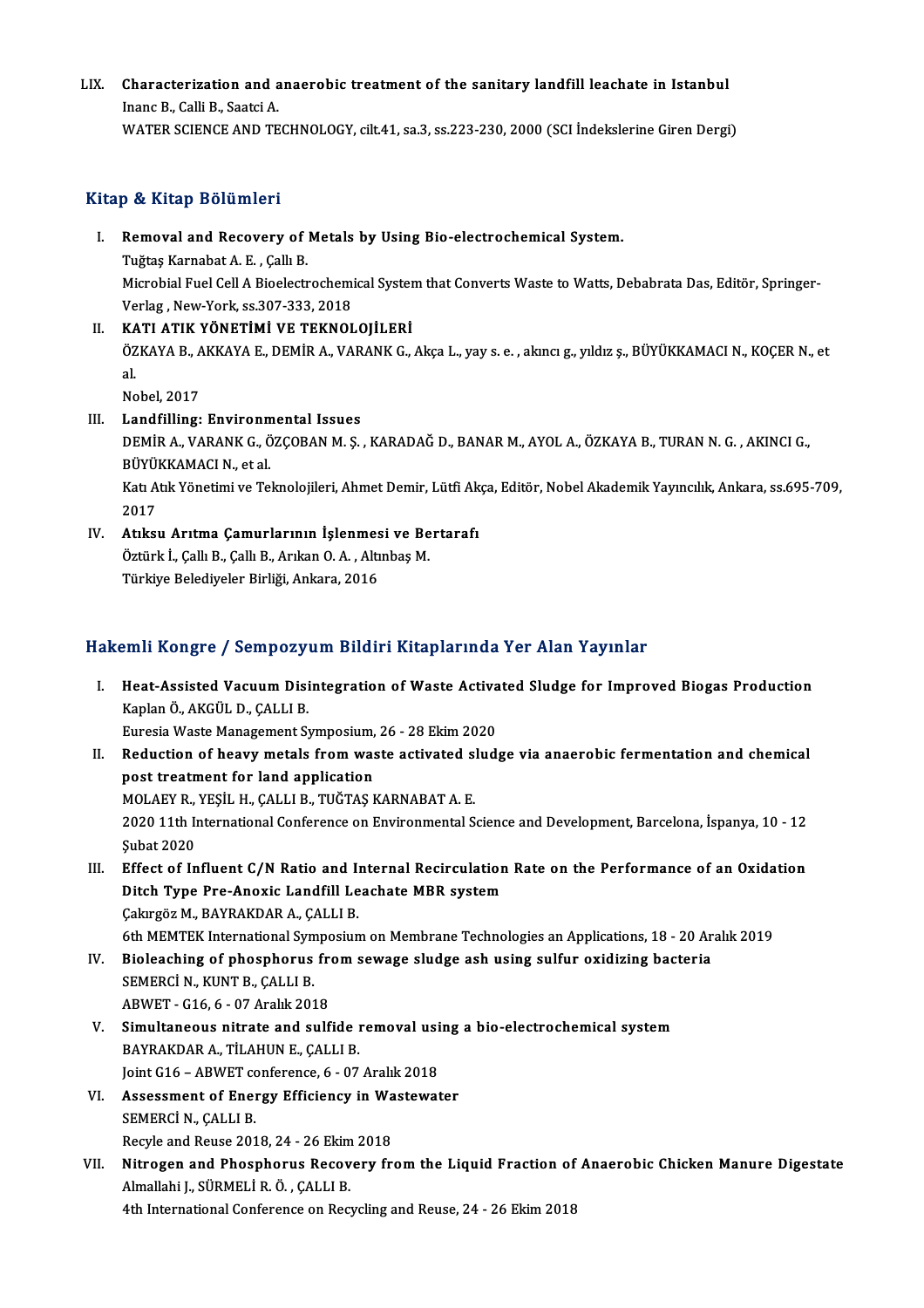| VIII.  | Ammonia recovery from liquid fraction of chicken manure digestate                                                                     |
|--------|---------------------------------------------------------------------------------------------------------------------------------------|
|        | BAYRAKDAR A., SÜRMELİ R. Ö., ÇALLI B.                                                                                                 |
|        | 3rd International Conference on Civil and Environmental Engineering, İzmir, Türkiye, 24 - 27 Nisan 2018                               |
| IX.    | Influence of Trace Elements on Methanogenic Pathways at High Ammonium Concentrations                                                  |
|        | MOLAEY R., BAYRAKDAR A., SÜRMELİ R. Ö., ÇALLI B.                                                                                      |
|        | 1st International Congress on Metals in Anaerobic Biotechnologies, 4 - 06 Ekim 2017                                                   |
| Χ.     | Influence of trace element supplementation on anaerobic mono-digestion of chicken manure                                              |
|        | BAYRAKDAR A., MOLAEY R., SÜRMELİ R. Ö., ÇALLI B.                                                                                      |
|        | 1st International Congress on Metals in Anaerobic Digestion, IMAB17, 4 - 06 Ekim 2017                                                 |
| XI.    | Polyhydroxyalkanoate production from moderately halophilic Bacillus strains                                                           |
|        | OGAN A., Fetahovic M., ÇAĞLAYAN P., BİRBİR M., ÇALLI B., Bayrakdar A., DANIŞ Ö.                                                       |
|        | 42nd Febs Congress, 25 Eylül 2018 - 30 Eylül 2017                                                                                     |
| XII.   | Biyogazdan H2S giderimi için Geliştirilen Membran-Biyo-Kontaktör Prosesinin Farklı Koşullarda Test                                    |
|        | Edilmesi                                                                                                                              |
|        | Tilahun E., ŞAHİNKAYA E., ÇALLI B.                                                                                                    |
|        | MEMTEK 2017-5. Ulusal Membran Teknolojileri ve Uygulamaları Sempozyumu, İstanbul, Türkiye, 21 - 23 Eylül                              |
|        | 2017                                                                                                                                  |
| XIII.  | Membran kontaktörle anaerobik çürütücü çıkış suyundan amonyak geri kazanımı                                                           |
|        | BAYRAKDAR A., SÜRMELİ R. Ö., ÇALLI B.                                                                                                 |
|        | 5. Ulusal Membran Teknolojileri ve Uygulama Sempozyumu, Türkiye, 21 - 23 Eylül 2017                                                   |
| XIV.   | Polyhydroxyalkanoate production from moderately halophilic Bacillus strains                                                           |
|        | Ogan A., Fetahovic M., Caglayan P., Birbir M., Calli B., Bayrakdar A., Danis O.                                                       |
|        | 42nd Congress of the Federation-of-European-Biochemical-Societies (FEBS) on From Molecules to Cells and Back,                         |
|        | Jerusalem, İsrail, 10 - 14 Eylül 2017, cilt 284, ss 106                                                                               |
| XV.    | Biogas desulfurization using PDMS membrane in a gas-liquid contactor under slightly alkaline                                          |
|        | conditions: Optimization of Operational Parameters                                                                                    |
|        | Tilahun E., ŞAHİNKAYA E., ÇALLI B.                                                                                                    |
|        | ATHENS 2017 5th International Conference on Sustainable Solid Waste Management, 21 - 24 Haziran 2017                                  |
| XVI.   | Bio-methane Potential of Tannery wastes                                                                                               |
|        | BAYRAKDAR A., MOLAEY R., SÜRMELİ R. Ö., ÇALLI B.                                                                                      |
|        | 5th International Conference on Sustainable Solid Waste Management, 21 - 24 Haziran 2017                                              |
| XVII.  | Air Drying of Dewatered Biogas Digestate and the use of Dried Product as Bulking Agent                                                |
|        | SÜRMELİ R. Ö., BAYRAKDAR A., ŞAHİNKAYA E., ÇALLI B.                                                                                   |
|        | ATHENS 2017 5th International Conference on Sustainable Solid Waste Management, Atina, Yunanistan, 21 - 24                            |
|        | Haziran 2017                                                                                                                          |
| XVIII. | Effect of sulfide on anaerobic digestion of chicken manure at high ammonia concentrations                                             |
|        | SÜRMELİ R. Ö., BAYRAKDAR A., MOLAEY R., ÇALLI B.                                                                                      |
|        | 1st International ABWET Conference: Waste-to-bioenergy: Applications in Urban Areas, 19 - 20 Ocak 2017                                |
| XIX.   | A novel membrane bio-scrubbing system for hydrogen Sulfide removal from biogas                                                        |
|        | TİLAHUN E., BAYRAKDAR A., ŞAHİNKAYA E., ÇALLI B.                                                                                      |
|        | 1st InternationalABWET conference : Waste-to-Bioenergy :Applications to Urban Areas, 19 - 20 Ocak 2017                                |
| XX.    | Mono Digestion of Chicken Manure                                                                                                      |
|        | BAYRAKDAR A., SÜRMELİ R. Ö., ÇALLI B.                                                                                                 |
|        | 3rd International Conference of Recycling and Reuse, 28 - 30 Eylül 2016                                                               |
| XXI.   | Seperation of Ammonia from Anaerobically Digested Chicken Manure via PDMS Membrane Contactor<br>SÜRMELİ R. Ö., BAYRAKDAR A., ÇALLI B. |
|        | 3rd InternationalConference of Recycling and Reuse, 28 - 30 Eylül 2016                                                                |
| XXII.  | ATIK YÖNETİMİ UYGULAMALARI                                                                                                            |
|        | ÇALLI B.                                                                                                                              |
|        | 4. OSB Zirvesi, Türkiye, 26 - 28 Mayıs 2016                                                                                           |
| XXIII. | A NOVEL MEMBRANE TECHNOLOGY for SELECTIVE HYDROGEN SULFIDE REMOVAL FROM BIOGAS                                                        |
|        |                                                                                                                                       |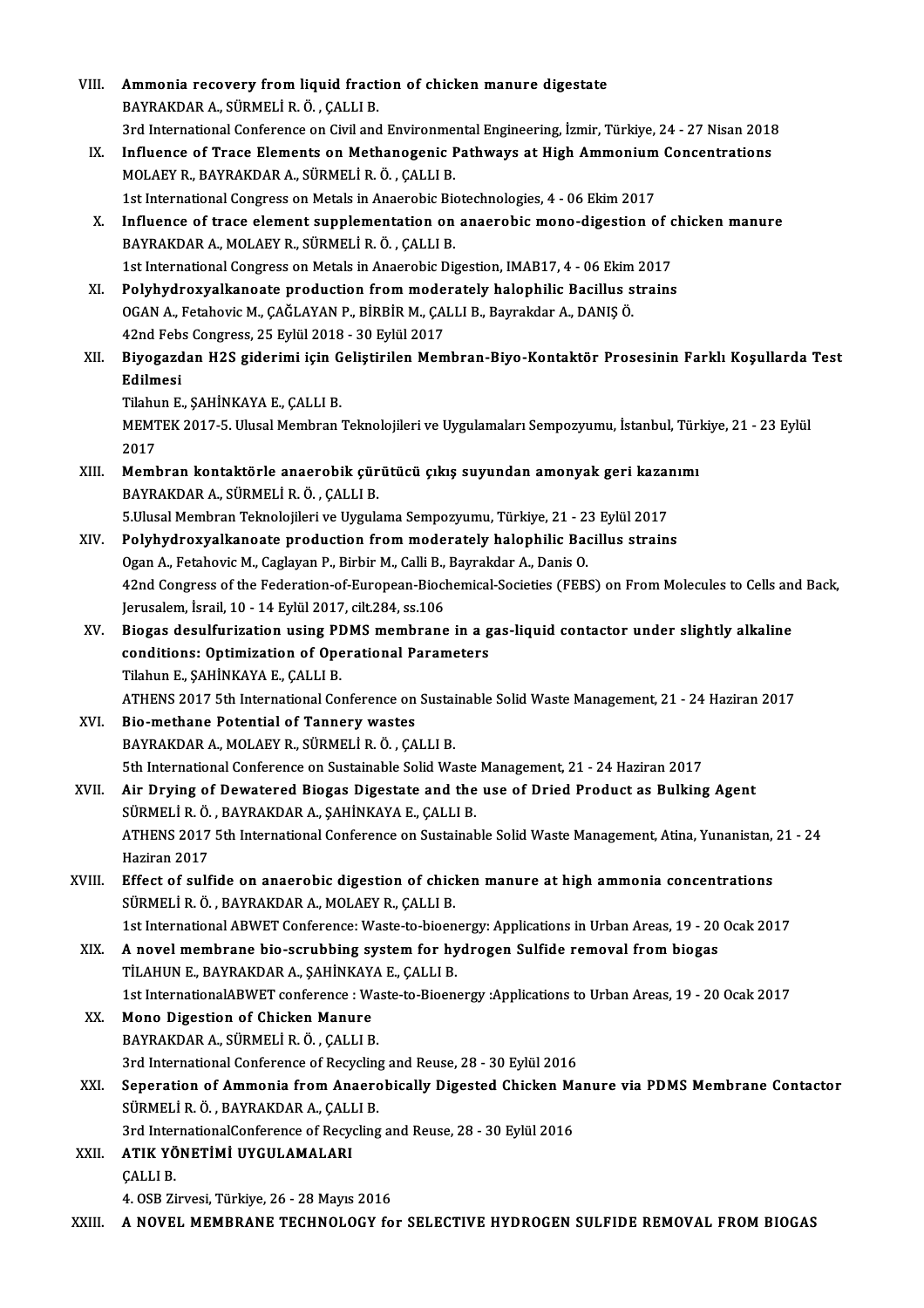Tilahun E., BAYRAKDAR A., ŞAHİNKAYA E., ÇALLI B.<br>Eundeja Wasta Manazamant Sumnasium, 2., 04 May

Tilahun E., BAYRAKDAR A., ŞAHİNKAYA E., ÇALLI B.<br>EurAsia Waste Management Symposium, 2 - 04 Mayıs 2016<br>Bemeval and Besevery of Ammenia from Chicken Me

- Tilahun E., BAYRAKDAR A., ŞAHİNKAYA E., ÇALLI B.<br>EurAsia Waste Management Symposium, 2 04 Mayıs 2016<br>XXIV. Removal and Recovery of Ammonia from Chicken Manure Improving Biomethane Potential<br>SÜPMELLE Ö. BAYRAKDAR A. Malas EurAsia Waste Management Symposium, 2 - 04 May<br>Removal and Recovery of Ammonia from Chic<br>SÜRMELİ R. Ö. , BAYRAKDAR A., Molaey R., ÇALLI B.<br>WA 7th FesternFurencen Young WATER Prefession Removal and Recovery of Ammonia from Chicken Manure Improving Biometh<br>SÜRMELİ R. Ö. , BAYRAKDAR A., Molaey R., ÇALLI B.<br>IWA 7th EasternEuropean Young WATER Professionals Conference, 17 - 19 Eylül 2015<br>Ammonia Bemoval from IWA 7th EasternEuropean Young WATER Professionals Conference, 17 - 19 Eylül 2015
- SÜRMELİ R. Ö. , BAYRAKDAR A., Molaey R., ÇALLI B.<br>IWA 7th EasternEuropean Young WATER Profession<br>XXV. **Ammonia Removal from Chicken Manure**<br>SÜRMELİ R. Ö. , BAYRAKDAR A., Molaey R., ÇALLI B. Ammonia Removal from Chicken Manure<br>SÜRMELİ R. Ö. , BAYRAKDAR A., Molaey R., ÇALLI B.<br>THE INTERNATIONAL CONFERENCE ON CIVIL AND ENVIRONMENTAL ENGINEERING, 20 - 23 Mayıs 2015<br>Effect of Trace Metal Sunnlomentation on Anaerob SÜRMELİ R. Ö. , BAYRAKDAR A., Molaey R., ÇALLI B.<br>THE INTERNATIONAL CONFERENCE ON CIVIL AND ENVIRONMENTAL ENGINEERING, 20 - 23<br>XXVI. Effect of Trace Metal Supplementation on Anaerobic Digestion of Chicken Manure
- THE INTERNATIONAL CONFERENCE ON CIVIL AND<br>Effect of Trace Metal Supplementation on Ana<br>Molaey R., BAYRAKDAR A., SÜRMELİ R. Ö. , ÇALLI B.<br>The International Conference on Givil and Environm Effect of Trace Metal Supplementation on Anaerobic Digestion of Chicken Manure<br>Molaey R., BAYRAKDAR A., SÜRMELİ R. Ö., CALLI B. The International Conference on Civil and Environmental Engineering, 20 - 23 Mayıs 2015
- XXVII. Diversity of Extremely Halophilic Archaeal Community in Tuzköy Salt Mine in Turkey<br>Birbir M., Ogan A., Çallı B., Mertoğlu B. Diversity of Extremely Halophilic Archaeal Community in Tuzköy Salt Mine in Turkey<br>Birbir M., Ogan A., Çallı B., Mertoğlu B.<br>Microbiologia Balkanica 2003, 3rd Balkan Conference of Microbiology 2003, İstanbul, Türkiye, 10 -Birbir<br>Microl<br>2013<br>Angel Microbiologia Balkanica 2003, 3rd Balkan Conference of Microbiology 2003, İstanbul, Türkiye, 10 - 13 Tem<br>2013<br>XXVIII. Anaerobic fermentation of organic solid wastes Volatile fatty acid production and separation<br>2013 - YESU
- 2013<br>Anaerobic fermentation of organic solid wastes Volati<br>YEŞİL H., TUĞTAŞ KARNABAT A. E. , BAYRAKDAR A., ÇALLI B.<br>12th World Congress en Anaerobis Digestion Santiage de Co Anaerobic fermentation of organic solid wastes Volatile fatty acid production and separat<br>YEŞİL H., TUĞTAŞ KARNABAT A. E. , BAYRAKDAR A., ÇALLI B.<br>13th World Congress on Anaerobic Digestion, Santiago de Compostela, İspanya YEŞİL H., TUĞTAŞ KARNABAT A. E. , BAYRAKDAR A., ÇALLI B.<br>13th World Congress on Anaerobic Digestion, Santiago de Compostela, İspanya, 25 - 28 Haziran 2013<br>XXIX. Türkiye'de beyaz eşya üretiminden kaynaklanan tehlikeli a
- 13th World Congress on Anaerobic Digestion, Santiago de Compostela, İspa<br>Türkiye'de beyaz eşya üretiminden kaynaklanan tehlikeli atıklar<br>Yazıcı B., CAN Z. S. , ÇALLI B., MERTOĞLU B., GÖKYAY O., AKGÜL D., YETİŞ Ü.<br>İTÜ 12 En Türkiye'de beyaz eşya üretiminden kaynaklanan tehlikeli atıklar<br>Yazıcı B., CAN Z. S. , ÇALLI B., MERTOĞLU B., GÖKYAY O., AKGÜL D., YETİŞ Ü.<br>İTÜ 13.Endüstriyel Kirlenme Kontrolü Sempozyumu, Türkiye, 17 - 19 Ekim 2012<br>Türkiy
- İTÜ 13.Endüstriyel Kirlenme Kontrolü Sempozyumu, Türkiye, 17 19 Ekim 2012<br>XXX. Türkiye'de otomotiv sektöründen kaynaklanan tehlikeli atıkların azaltılması çalışmaları CANZ.S. ,GÖKYAYO.,ÇALLIB.,MERTOĞLUB.,AKGÜLD.,YazıcıB.,YETİŞÜ. Türkiye'de otomotiv sektöründen kaynaklanan tehlikeli atıkların azaltılı<br>CAN Z. S. , GÖKYAY O., ÇALLI B., MERTOĞLU B., AKGÜL D., Yazıcı B., YETİŞ Ü.<br>İTÜ 13. Endüstriyel Kirlenme Kontrolü Sempozyumu, Türkiye, 17 - 19 Ekim 2
- XXXI. HazardousWaste Generation FromHousehold Appliances Industry in Turkey İTÜ 13. Endüstriyel Kirlenme Kontrolü Sempozyumu, Türkiye, 17 - 19 Ekim 2<br>Hazardous Waste Generation From Household Appliances Industry<br>YAZICI B., ÇALLI B., MERTOĞLU B., CAN Z. S. , GÖKYAY O., AKGÜL D., YETİŞ Ü.<br>Funâsia Wa YAZICI B., ÇALLI B., MERTOĞLU B., CAN Z. S., GÖKYAY O., AKGÜL D., YETİŞ Ü.<br>EurAsia Waste Management Symposium, 14 - 16 Kasım 2011
- XXXII. Investigation of Hazardous Waste Generation by Turkish Automotive Industry EurAsia Waste Management Symposium, 14 - 16 Kasım 2011<br>Investigation of Hazardous Waste Generation by Turkish Automotiv<br>YAZICI B., CAN Z. S. , GÖKYAY O., ÇALLI B., MERTOĞLU B., AKGÜL D., YETİŞ Ü.<br>EurAsia Waste Management S Investigation of Hazardous Waste Generation by Turki<br>YAZICI B., CAN Z. S. , GÖKYAY O., ÇALLI B., MERTOĞLU B., AKG<br>EurAsia Waste Management Symposium, 14 - 16 Kasım 2011<br>Bir katı atık dana sahasında atabilizesyona bağlı ala YAZICI B., CAN Z. S. , GÖKYAY O., ÇALLI B., MERTOĞLU B., AKGÜL D., YETİŞ Ü.<br>EurAsia Waste Management Symposium, 14 - 16 Kasım 2011<br>XXXIII. Bir katı atık depo sahasında stabilizasyona bağlı olarak görülen değişimler<br>DUBMAZ
- EurAsia Waste Management Symposium, 14 16 Kasım 2011<br>Bir katı atık depo sahasında stabilizasyona bağlı olarak görülen değişimler<br>DURMAZ ŞAM S., MERTOĞLU B., YÜKSELEN M. A. , ÇALLI B. UlusalÇevre Sempozyumu 2007,Mersin,Türkiye,18 -21Nisan2007 DURMAZ ȘAM S., MERTOĞLU B., YÜKSELEN M. A. , ÇALLI B.<br>Ulusal Çevre Sempozyumu 2007, Mersin, Türkiye, 18 - 21 Nisan 2007<br>XXXIV. Identification of prevalent microbial communities in a municipal solid waste landfill<br>CALLI B.
- ÇALLI B., DURMAZ ŞAM S., MERTOĞLU B.<br>Anaerobic Digestion of Solid Waste 2005 Conference, 31 Ağustos 02 Eylül 2005 Identification of prevalent microbial communities in a municipal solid w<br>ÇALLI B., DURMAZ ŞAM S., MERTOĞLU B.<br>Anaerobic Digestion of Solid Waste 2005 Conference, 31 Ağustos - 02 Eylül 2005<br>Havelandırmalı katı atık dana sab
- XXXV. Havalandırmalı katı atık depo sahasındaki mikrobiyal çeşitliliğin moleküler tekniklerle incelenmesi Anaerobic Digestion of Solid Waste 2005 Conference, 31 Ağustos - C<br>Havalandırmalı katı atık depo sahasındaki mikrobiyal çeşitli<br>MERTOĞLU B., ÇALLI B., AKANYETİ İ., AKGÜL D., Akalın N., İNANÇ B.<br>6 Hlusel Covre Mühandisliği Havalandırmalı katı atık depo sahasındaki mikrobiyal çeşitli<br>MERTOĞLU B., ÇALLI B., AKANYETİ İ., AKGÜL D., Akalın N., İNANÇ B.<br>6. Ulusal Çevre Mühendisliği Kongresi, Türkiye, 24 - 26 Kasım 2005<br>Medelling Ammania and nH Inb MERTOĞLU B., ÇALLI B., AKANYETİ İ., AKGÜL D., Akalın N., İNANÇ B.<br>6. Ulusal Çevre Mühendisliği Kongresi, Türkiye, 24 - 26 Kasım 2005<br>XXXVI. Modelling Ammonia and pH Inhibition in Anaerobic Treatment<br>AKCİPAYÖ ELDEM N. ÖZTÜP
- 6. Ulusal Çevre Mühendisliği Kongresi, Türkiye, 24 26 Kasım 2005<br>Modelling Ammonia and pH Inhibition in Anaerobic Treatment<br>AKGİRAY Ö., ELDEM N., ÖZTÜRK İ., SOYER E., ÇALLI B. Modelling Ammonia and pH Inhibition in Anaerobic Treatment<br>AKGİRAY Ö., ELDEM N., ÖZTÜRK İ., SOYER E., ÇALLI B.<br>IWA 4th World Water Congress, Marrakech, Morocco, Marrakech, Fas, 19 - 24 Eylül 2004<br>Comparative evaluation of AKGİRAY Ö., ELDEM N., ÖZTÜRK İ., SOYER E., ÇALLI B.<br>IWA 4th World Water Congress, Marrakech, Morocco, Marrakech, Fas, 19 - 24 Eylül 2004<br>XXXVII. Comparative evaluation of methanogenic communities in psychrophilic and m
- IWA 4th World Water Congress, Marrakech,<br>Comparative evaluation of methanogen<br>reactors treating domestic wastewater Comparative evaluation of methanogenic conditions treating domestic wastewater<br>Gomec C., Eroglu V., Ozturk I., Calli B., Mertoglu B.<br>European Sympogium on Environmental Bistech: reactors treating domestic wastewater<br>Gomec C., Eroglu V., Ozturk I., Calli B., Mertoglu B.<br>European Symposium on Environmental Biotechnology, Oostende, Belçika, 25 - 28 Nisan 2004, ss.69-73

## Desteklenen Projeler

Çallı B., Akgül D., Bakırcı K., TÜBİTAK Projesi, 2019 YILI MARMARA ÜNİVERSİTESİ VE ARÇELİK AŞ İŞ BİRLİĞİ İLE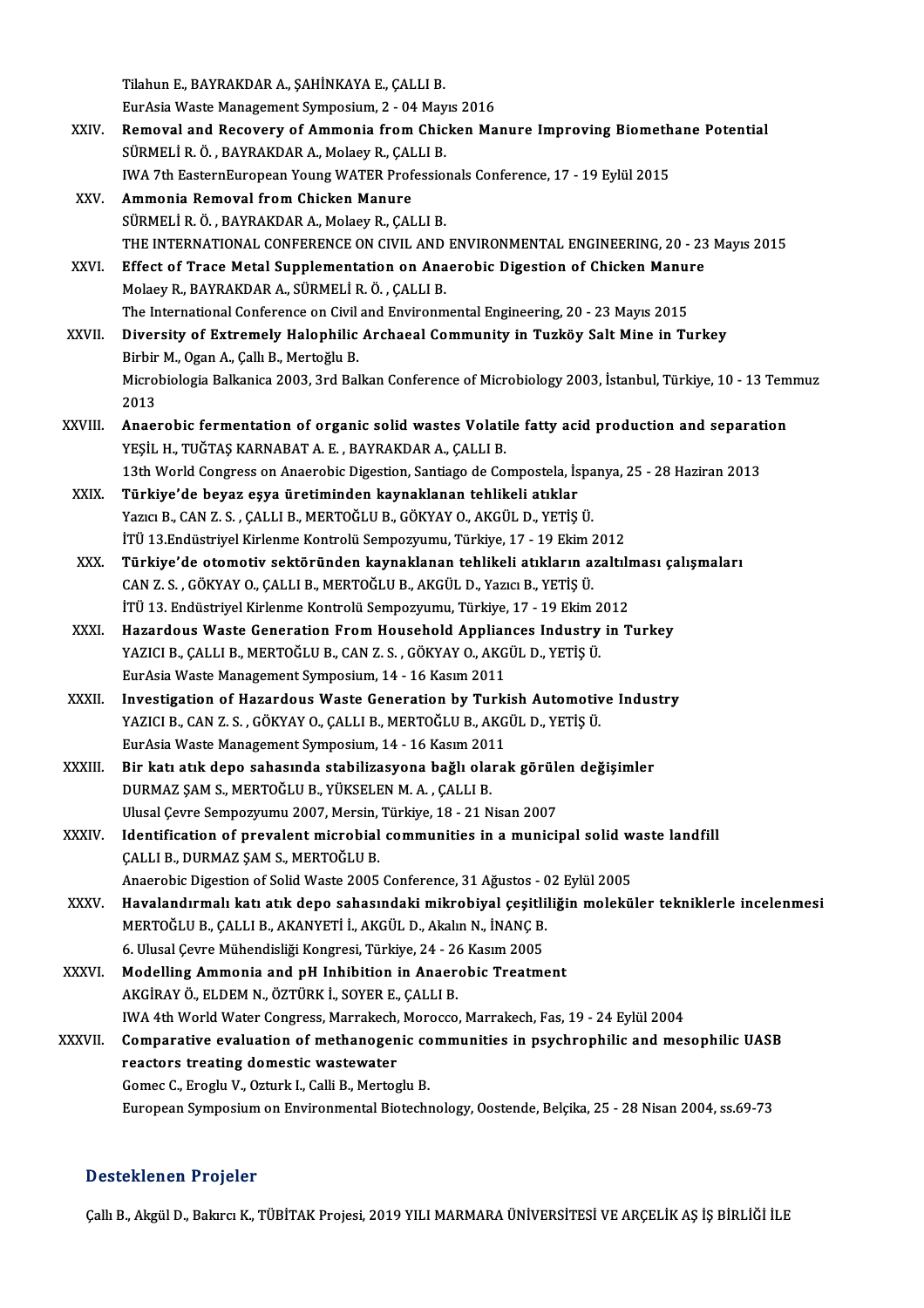ÇEVRESEL SÜRDÜRÜLEBİLİRLİKALANINDADOKTORA-SANAYİPROJESİ,2020 -2027

ÇEVRESEL SÜRDÜRÜLEBİLİRLİK ALANINDA DOKTORA - SANAYİ PROJESİ, 2020 - 2027<br>Semerci N., Çallı B., Can Z. S. , Hacıosmanoğlu G. G. , TÜBİTAK Projesi, Yenilikçi, enerji-pozitif atıksu arıtma prosesinin<br>makna ve milye ensanik k ÇEVRESEL SÜRDÜRÜLEBİLİRLİK ALANINDA DOKTORA - SANAYİ PF<br>Semerci N., Çallı B., Can Z. S. , Hacıosmanoğlu G. G. , TÜBİTAK Projesi<br>makro ve mikro organik kirletici giderim performansı, 2021 - 2024<br>Callı B., Alexil D., AR Dest Semerci N., Çallı B., Can Z. S. , Hacıosmanoğlu G. G. , TÜBİTAK Projesi, Yenilikçi, enerji-pozitif atıksu arıtma prosesinin<br>makro ve mikro organik kirletici giderim performansı, 2021 - 2024<br>Çallı B., Akgül D., AB Destekli

makro ve mikro organik kirle<br>Çallı B., Akgül D., AB Destekli<br>nutrient nexus, 2022 - 2023<br>Akgül D. Çallı B. Kaplan Ö. T Çallı B., Akgül D., AB Destekli Diğer Projeler, A biorefinery approach to exploit digestate as key feedstock i<br>nutrient nexus, 2022 - 2023<br>Akgül D., Çallı B., Kaplan Ö., TÜBİTAK Projesi, Vakum Destekli Biyogaz Zenginleştir

nutrient nexus, 2022 - 2023<br>Akgül D., Çallı B., Kaplan Ö., TÜBİTAK Projesi, Vakum Destekli Biyogaz Zenginleştirme İşlemi, 2020 - 2022<br>Tuğtaş Karnabat A. E. , Çallı B., TÜBİTAK Projesi, ANAEROBİK BİYO-SIZMA VE MEMBRAN AYRIM Akgül D., Çallı B., Kaplan Ö., TÜBİTAK Projesi, Vakum Destekli Biyogaz !<br>Tuğtaş Karnabat A. E. , Çallı B., TÜBİTAK Projesi, ANAEROBİK BİYO-SIZ<br>ÇAMURLARINDAN METAL AYIRMA VE UZAKLAŞTIRMA, 2017 - 2020<br>Kosamemi B., Aksinav Ö. Tuğtaş Karnabat A. E. , Çallı B., TÜBİTAK Projesi, ANAEROBİK BİYO-SIZMA VE MEMBRAN AYRIM İŞLEMLERİ İLE AF<br>ÇAMURLARINDAN METAL AYIRMA VE UZAKLAŞTIRMA, 2017 - 2020<br>Kocamemi B., Akgiray Ö., Soyer E., Çallı B., Tayanç M., TÜBİ

ÇAMURLARINDAN METAL AYIRMA VE UZAKLAŞTIRMA, 2017 - 2020<br>Kocamemi B., Akgiray Ö., Soyer E., Çallı B., Tayanç M., TÜBİTAK Projesi, Marmara Üniversitesi Ar-Ge Strateji Belgesi<br>(Çevre Teknolojileri), 2016 - 2017 Kocamemi B., Akgiray Ö., Soyer E., Çallı B., Tayanç M., TÜBİTAK Projesi, Marmara Üniversitesi Ar-Ge Strateji Belgesi<br>(Çevre Teknolojileri), 2016 - 2017<br>Tuğtaş Karnabat A. E. , Çallı B., TÜBİTAK - AB COST Projesi , Yüksek A

(Çevre Teknolojileri), 2016 - 2017<br>Tuğtaş Karnabat A. E. , Çallı B., TÜBİTAK - AB COST Projesi , Yüksek Azot İ<br>Element İlavesi ve Amonyak Uzaklaştırma İşleminin Etkileri, 2014 - 2017<br>Callı B. Samorgi N. TÜPİTAK Projesi, An Tuğtaş Karnabat A. E. , Çallı B., TÜBİTAK - AB COST Projesi , Yüksek Azot İçeren Organik Atıkla<br>Element İlavesi ve Amonyak Uzaklaştırma İşleminin Etkileri, 2014 - 2017<br>Çallı B., Semerci N., TÜBİTAK Projesi, Anaerobik Dinam

Element İlavesi ve Amonyak Uzaklaştırma İşleminin Etkileri, 2014 - 2017<br>Çallı B., Semerci N., TÜBİTAK Projesi, Anaerobik Dinamik Membran Biyoreaktör, 2015 - 2016<br>Çallı B., Yükseköğretim Kurumları Destekli Proje, Eş Zamanlı Çallı B., Semerci N., TÜBİTAK Projesi, Anaerobik Dinamik Membran Biyoreaktör, 2015 - 2<br>Çallı B., Yükseköğretim Kurumları Destekli Proje, Eş Zamanlı Sülfür ve Nitrat Giderimi içir<br>Hücresi ve Sabit Yataklı Biyoreaktörün Perf Çallı B., Yükseköğretim Kurumları Destekli Proje, Eş Zamanlı Sülfür ve Nitrat Giderimi için Kullanılan Mikrobiyal Yakıt<br>Hücresi ve Sabit Yataklı Biyoreaktörün Performanslarının Karşılaştırılması, 2013 - 2016<br>Tuğtaş Karnaba

Hücresi ve Sabit Yataklı Biyoreaktörün Performanslarının Karşılaştırılması, 2013 - 2016<br>Tuğtaş Karnabat A. E. , Çallı B., Yeşil H., TÜBİTAK Projesi, SÜZÜLEN YATAKLI ANAEROBİK REAKTÖRDE ÜRETİLI<br>YAĞ ASİTLERİNİN PERVAPORASYON Tuğtaş Karnabat A. E. , Çallı B., Yeşil H., TÜBİTAK Projesi, SÜZÜLEN YATAKLI ANAEROBİK REAKTÖRDE ÜRETİLEN UÇUCU

Fermentasyonu ile Üretilen Uçucu Yağ Asitlerinin Membran Kontaktör ile Sıvı Fazdan Ayrılması, 2013 - 2015

Tuğtaş Karnabat A. E. , Çallı B., Yeşil H., Yükseköğretim Kurumları Destekli Proje, Organik Katı Atığın Anaerobik<br>Fermentasyonu ile Üretilen Uçucu Yağ Asitlerinin Membran Kontaktör ile Sıvı Fazdan Ayrılması, 2013 - 2015<br>Tu Ferme<br>Tuğta:<br>2014<br>Erdim Tuğtaş Karnabat A. E. , Çallı B., TÜBİTAK Projesi, Biyo-elektrokimyasal sistemlerde sülfür (S2-) ve nitrat giderimi, 20<br>2014<br>Erdim E., Soyer E., Tuğtaş Karnabat A. E. , Çallı B., TÜBİTAK Projesi, Su ve Atıksu Arıtımında Ku

2014<br>Erdim E., Soyer E., Tuğtaş Karnabat A. E. , Çallı B., TÜBİTAK Projesi, Su ve Atıksu Arıtımını<br>Kompozit Membran Üretimi Ve Nanoparçacık Geri Salımının Araştırılması , 2012 - 2014<br>Cölvey O. Can Z. S., Callı B. Merteğlu Erdim E., Soyer E., Tuğtaş Karnabat A. E. , Çallı B., TÜBİTAK Projesi, Su ve Atıksu Arıtımında Kullanılmak Üzere Nano-<br>Kompozit Membran Üretimi Ve Nanoparçacık Geri Salımının Araştırılması , 2012 - 2014<br>Gökyay O., Can Z. S

Kompozit Membran Üretim<br>Gökyay O., Can Z. S. , Çallı B.<br>Atık Yönetimi, 2009 - 2013<br>Semerci N. Callı B. Kesame Gökyay O., Can Z. S. , Çallı B., Mertoğlu B., Akgül D., TÜBİTAK Projesi, Türkiye de AB Çevre Mevzuatı ile uyumlu Tehlikeli<br>Atık Yönetimi, 2009 - 2013<br>Semerci N., Çallı B., Kocamemi B., Kerç A., Yükseköğretim Kurumları Dest

Atık Yönetimi, 2009 - 2013<br>Semerci N., Çallı B., Kocamemi B., Kerç A., Yükseköğretim Kurumla<br>Ozonlama ile Fosfor Geri Kazanımının İncelenmesi , 2009 - 2011<br>Semerci N. Çallı B. Kars A. Kosamemi B. Yükseköğretim Kurumla Semerci N., Çallı B., Kocamemi B., Kerç A., Yükseköğretim Kurumları Destekli Proje, Evsel Atıksu Arıtma Çamurlarından<br>Ozonlama ile Fosfor Geri Kazanımının İncelenmesi , 2009 - 2011<br>Semerci N., Çallı B., Kerç A., Kocamemi B

Ozonlama ile Fosfor Geri Kazanımının İncelenmesi , 2009 - 201<br>Semerci N., Çallı B., Kerç A., Kocamemi B., Yükseköğretim Kurun<br>Ozonlama ile Fosfor Geri Kazanımın İncelenmesi , 2009 - 2011<br>Cellı B. Morteğlu B., TÜRİTAK Breje Semerci N., Çallı B., Kerç A., Kocamemi B., Yükseköğretim Kurumları Destekli Proje, Evsel Atıksu Arıtma Çamurlarından<br>Ozonlama ile Fosfor Geri Kazanımın İncelenmesi , 2009 - 2011<br>Çallı B., Mertoğlu B., TÜBİTAK Projesi, Org

Ozonlama ile<br>Çallı B., Merto<br>2008 - 2011<br>Birbir M. Coll Çallı B., Mertoğlu B., TÜBİTAK Projesi, Organik Atıksu Arıtan Mikrobiyal Yakıt Hücreleri İle Doğrudan ElektrikÜretimi,<br>2008 - 2011<br>Birbir M., Çallı B., Mertoğlu B., Ogan A., Öğmen M. N. , Bardavid R. E. , Yükseköğretim Kur

2008 - 2011<br>Birbir M., Çallı B., Mertoğlu B., Ogan A., Öğmen M. N. , Bardavid R. E. , Yükseköğretim Kurumları Destekli Proj<br>deki Tuz Gölü nden Kaldırım ve Kayacık Tuzlasından Elde Edilen Aşırı Halofilik Arkebakteriler, 200 Birbir M., Çallı B., Mertoğlu B., Ogan A., Öğmen M. N. , Bardavid R. E. , Yükseköğretim Kurumları Destekli Proje, Türkiye<br>deki Tuz Gölü nden Kaldırım ve Kayacık Tuzlasından Elde Edilen Aşırı Halofilik Arkebakteriler, 2007

deki Tuz Gölü nden Kaldırım ve Kayacık Tuzlasından Elde Edilen Aşırı Halofilik Arkebakteriler, 2007 - 2008<br>Çallı B., Yükselen M. A. , Durmaz Şam S., TÜBİTAK Projesi, Katı atıkların stabilizasyonuna bağlı olarak depo sahası

## Kongre ve SempozyumKatılımı Faaliyetleri

Kongre ve Sempozyum Katılımı Faaliyetleri<br>5th Eurasia Waste Management Symposium Opening Panel, Panelist, İstanbul, Türkiye, 2020<br>5th Eurasia Waste Management Symposium Oturum Baskanı, İstanbul, Türkiye, 2020 1tongro ve bomponyam natiminin ratnıyotlor.<br>5th Eurasia Waste Management Symposium Opening Panel, Panelist, İstanbul, Türkiye,<br>5th Eurasia Waste Management Symposium, Oturum Başkanı, İstanbul, Türkiye, 2020 5th Eurasia Waste Management Symposium, Oturum Başkanı, İstanbul, Türkiye, 2020<br>Atıflar

Atıflar<br>Toplam Atıf Sayısı (WOS):1460<br>b indeksi (WOS):21 rrerrer<br>Toplam Atıf Sayısı (V<br>h-indeksi (WOS):21 h-indeksi (WOS):21<br>Burslar